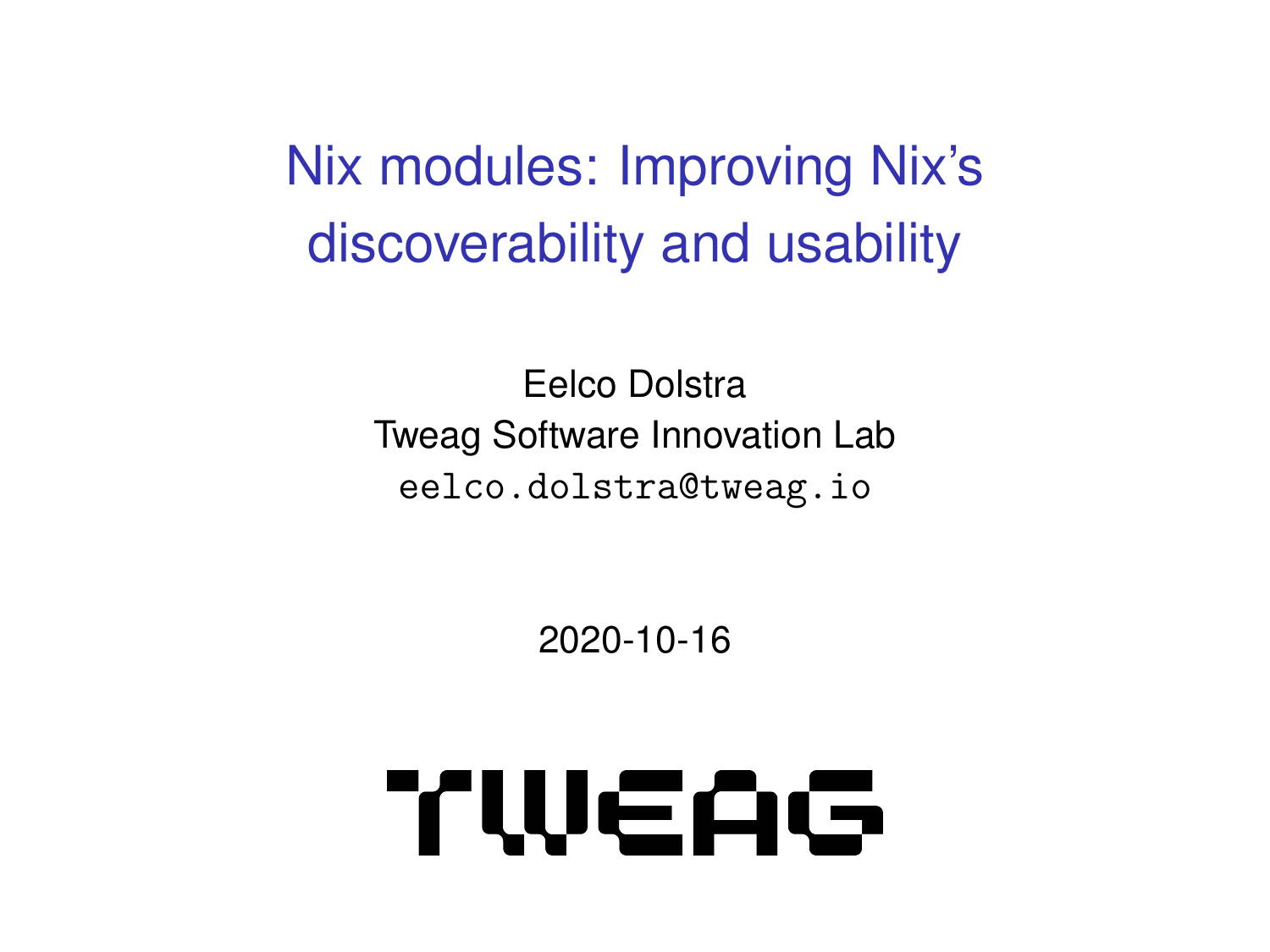## Goal: Make Nix more user-friendly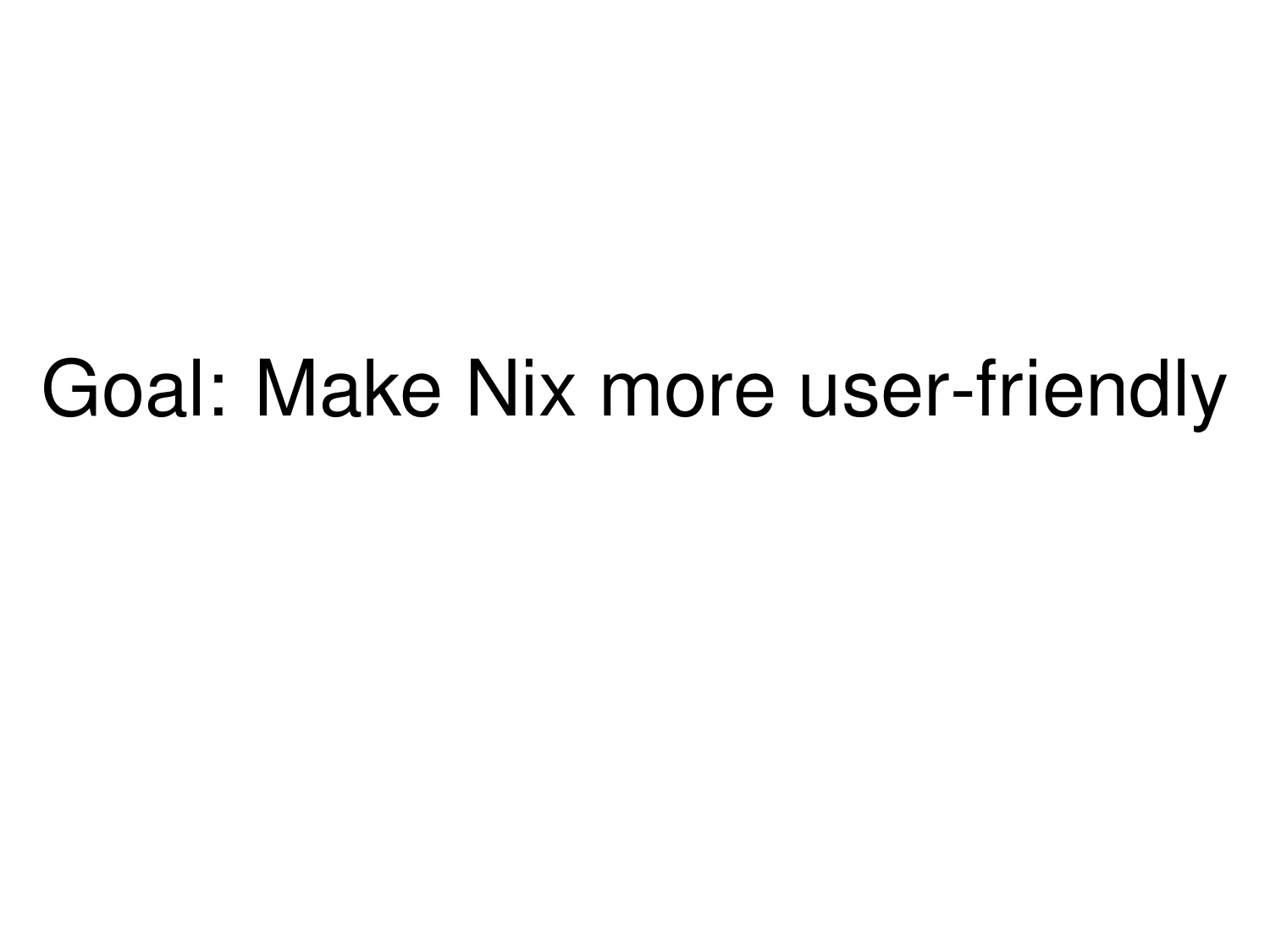## Goal: Make Nix more user-friendly

Warning: Vaporware ahead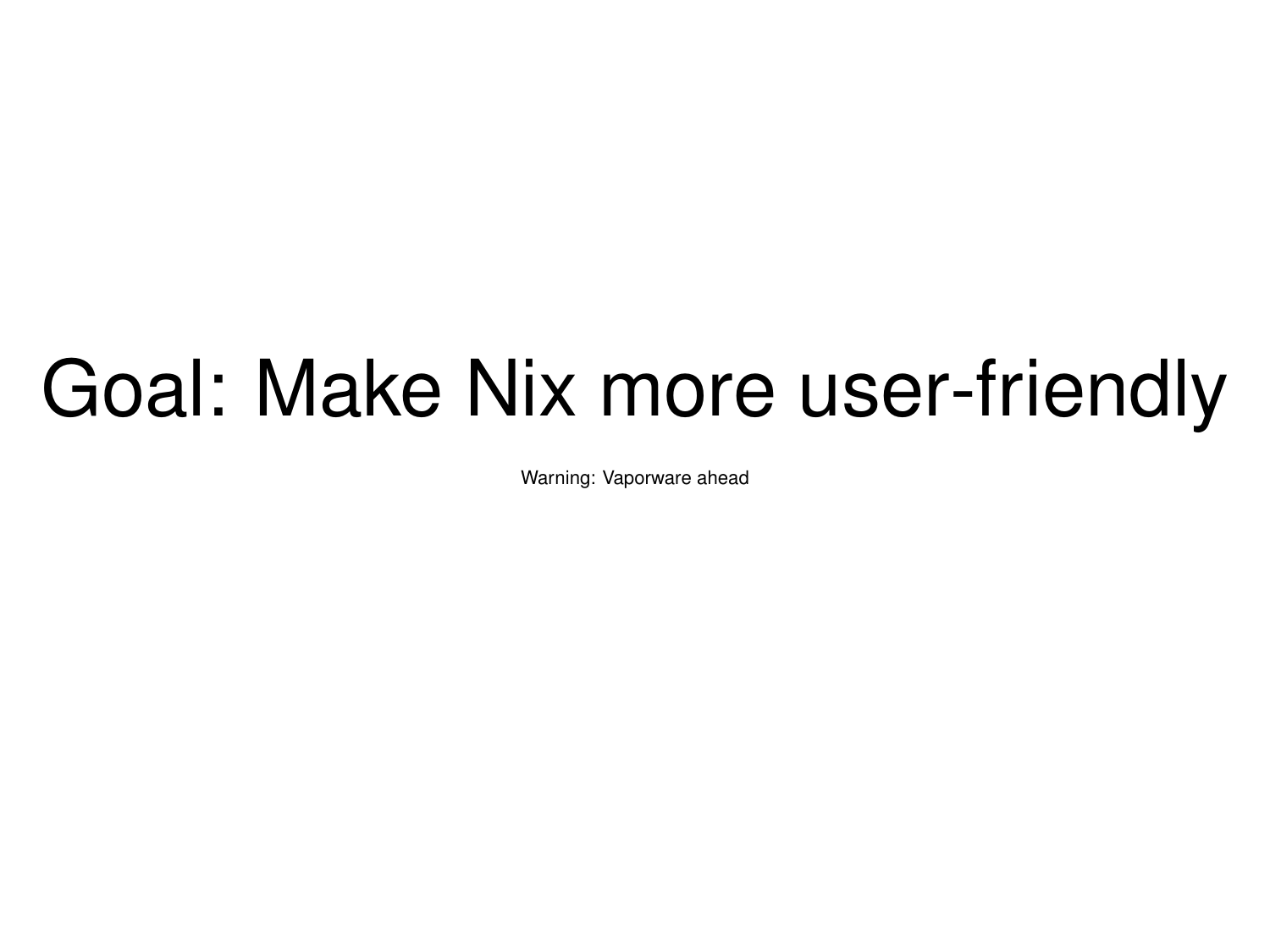Problems:

Nix is not very beginner-friendly — steep learning curve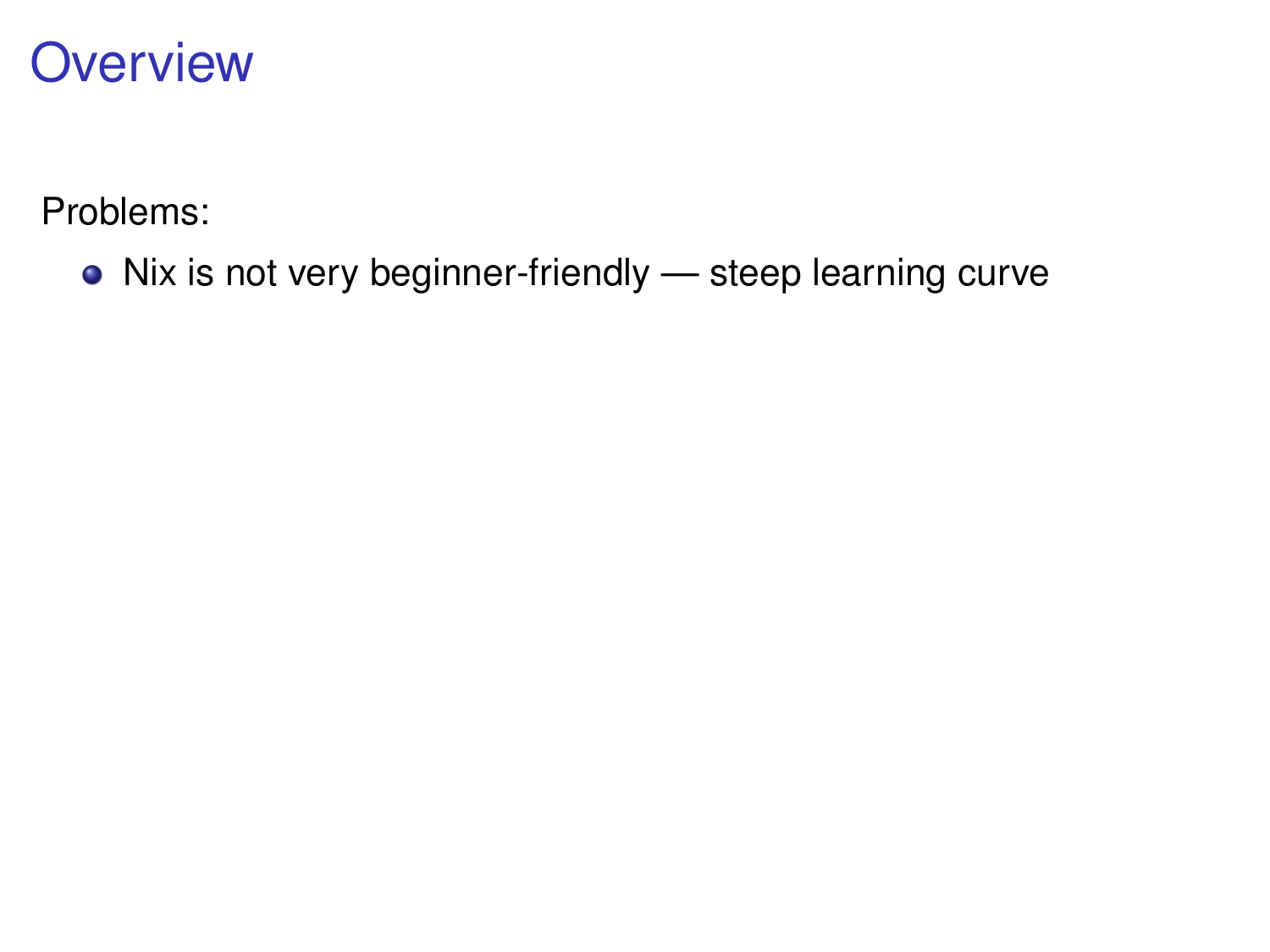- Nix is not very beginner-friendly steep learning curve
- Nix/Nixpkgs has lots of configuration mechanisms but most are...
	- $\triangleright$  Not easily discoverable
	- $\blacktriangleright$  Not uniform
	- $\triangleright$  Not easy to use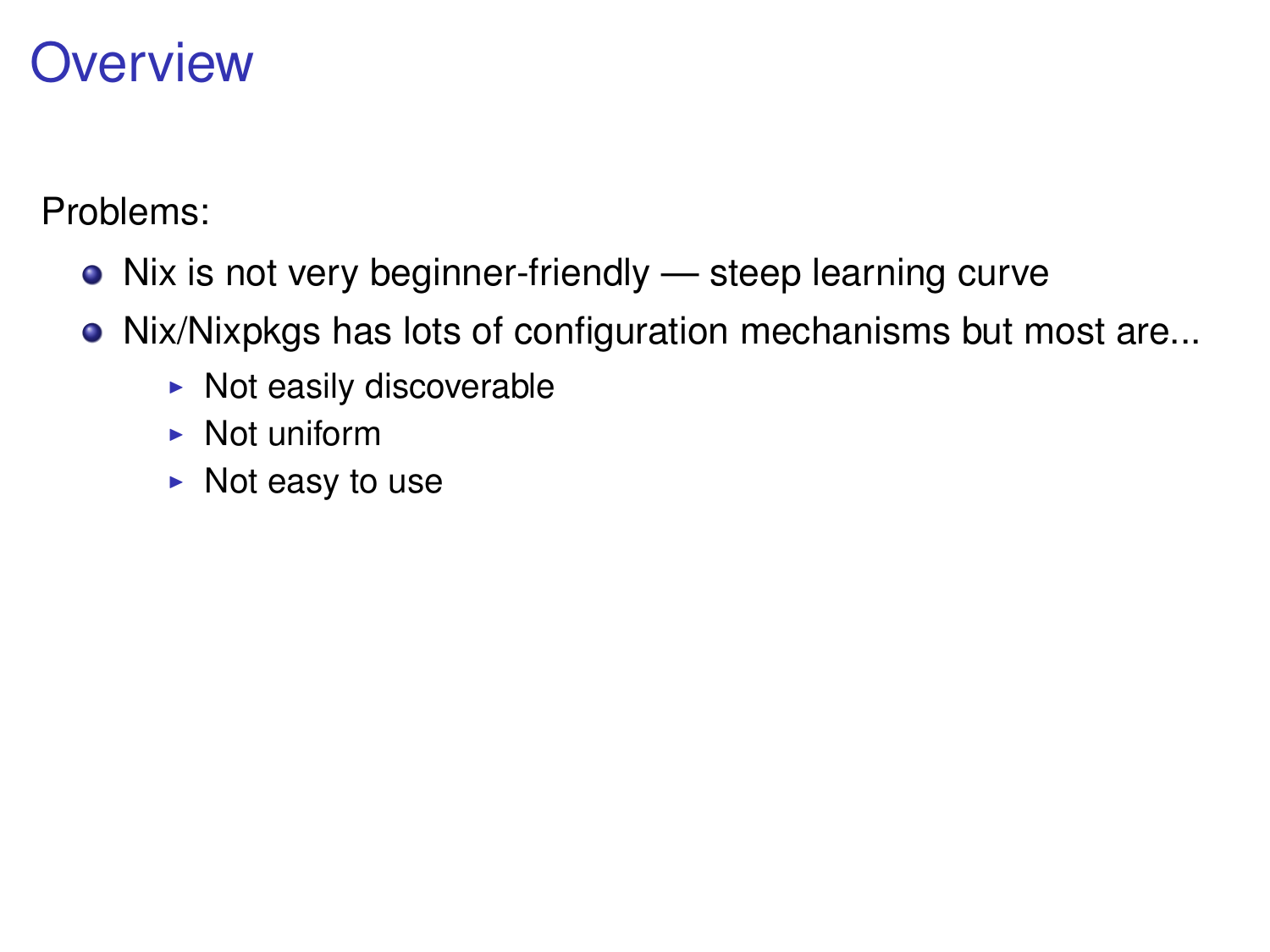Problems:

- Nix is not very beginner-friendly steep learning curve
- Nix/Nixpkgs has lots of configuration mechanisms but most are...
	- $\triangleright$  Not easily discoverable
	- $\blacktriangleright$  Not uniform
	- $\triangleright$  Not easy to use

Solutions:

• Provide a uniform, discoverable configuration mechanism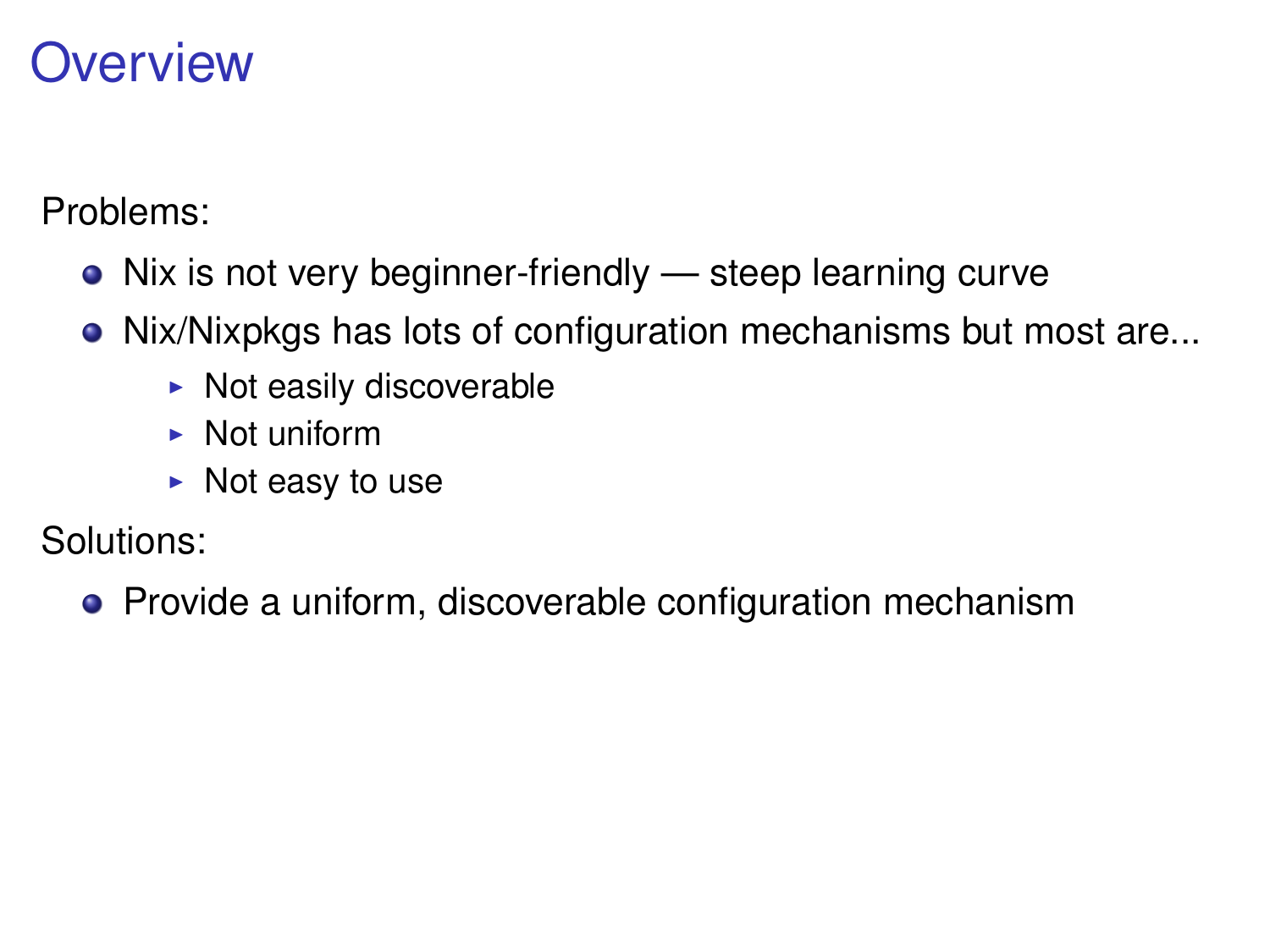Problems:

- Nix is not very beginner-friendly steep learning curve
- Nix/Nixpkgs has lots of configuration mechanisms but most are...
	- $\triangleright$  Not easily discoverable
	- $\blacktriangleright$  Not uniform
	- $\triangleright$  Not easy to use

Solutions:

- **•** Provide a uniform, discoverable configuration mechanism
- Make things discoverable/configurable via the Nix CLI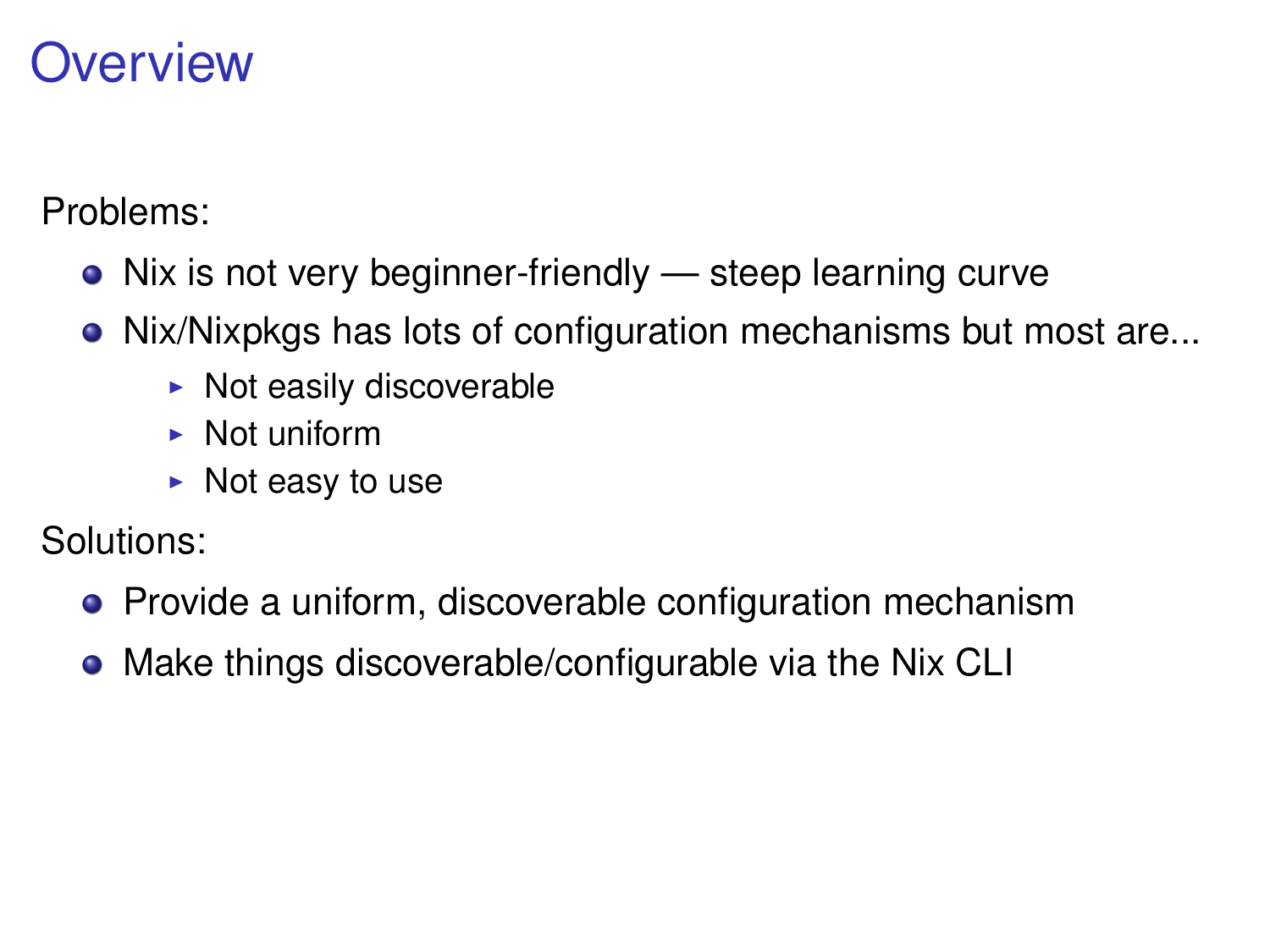Problems:

- Nix is not very beginner-friendly steep learning curve
- Nix/Nixpkgs has lots of configuration mechanisms but most are...
	- $\triangleright$  Not easily discoverable
	- $\blacktriangleright$  Not uniform
	- $\triangleright$  Not easy to use

Solutions:

- **•** Provide a uniform, discoverable configuration mechanism
- Make things discoverable/configurable via the Nix CLI
- Provide a simpler configuration language (TOML) for simple projects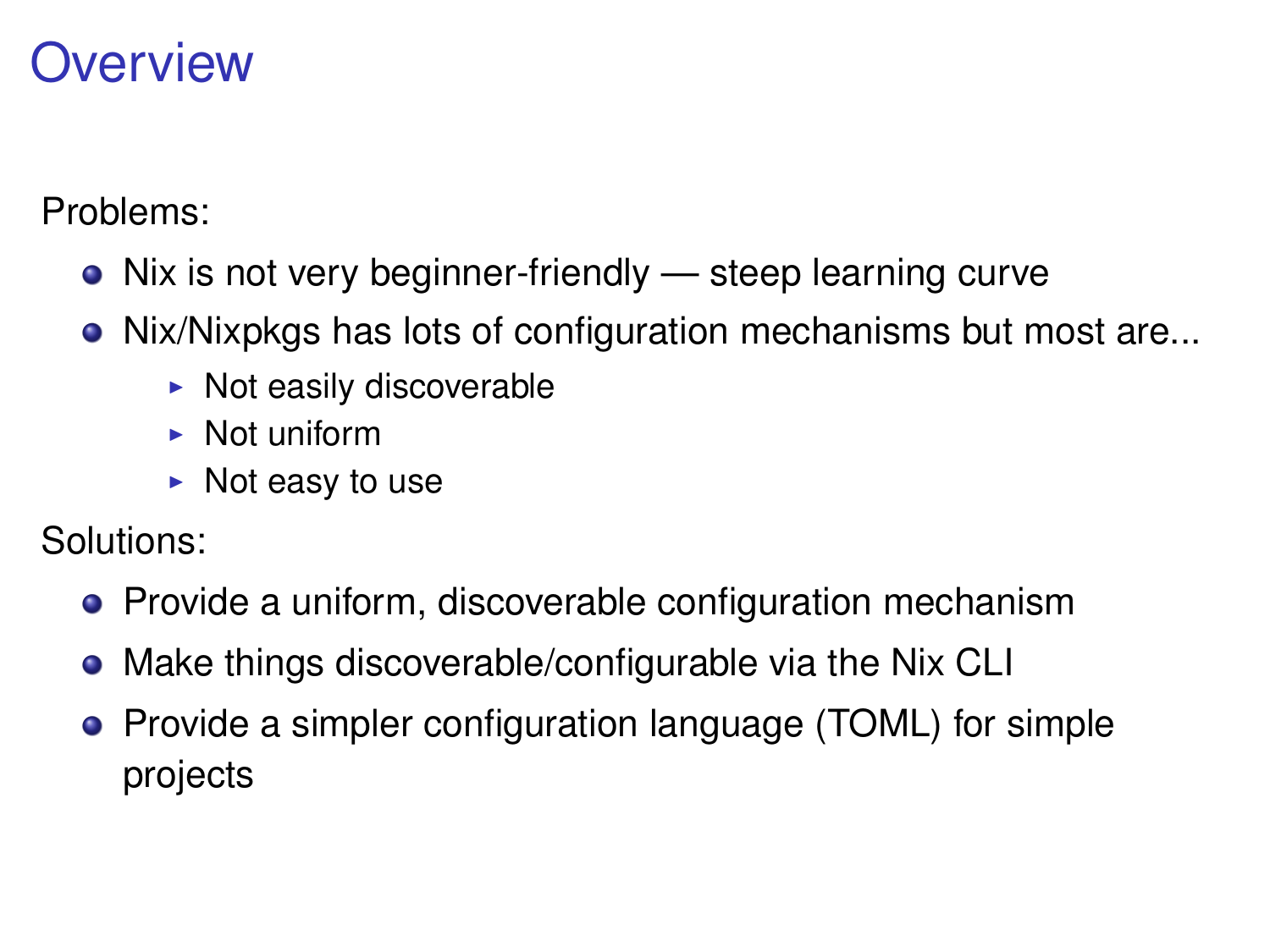### Configuration mechanisms in Nixpkgs

- **•** Function arguments
- .override
- .overrideDerivation
- **o** config
- **o** Overlays
- NixOS modules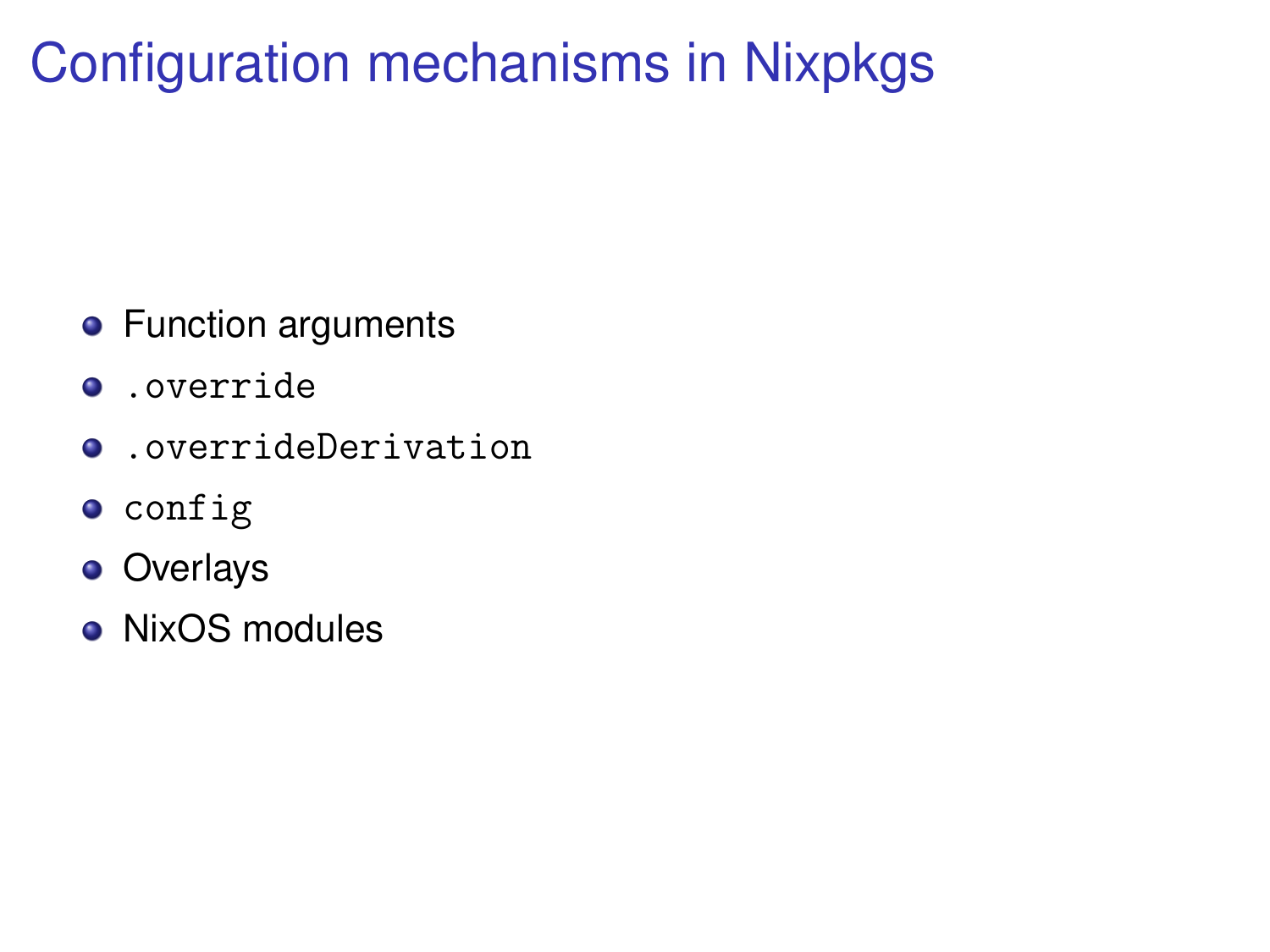#### Function arguments

}

pkgs/applications/misc/blender/default.nix:

```
{ cudaSupport ? false
, cudatoolkit
}:
stdenv.mkDerivation {
  name = "blender-2.90.1";buildInputs = [ boost \ldots]++ (if cudaSupport then [ cudatoolkit ] else []);
  ...
```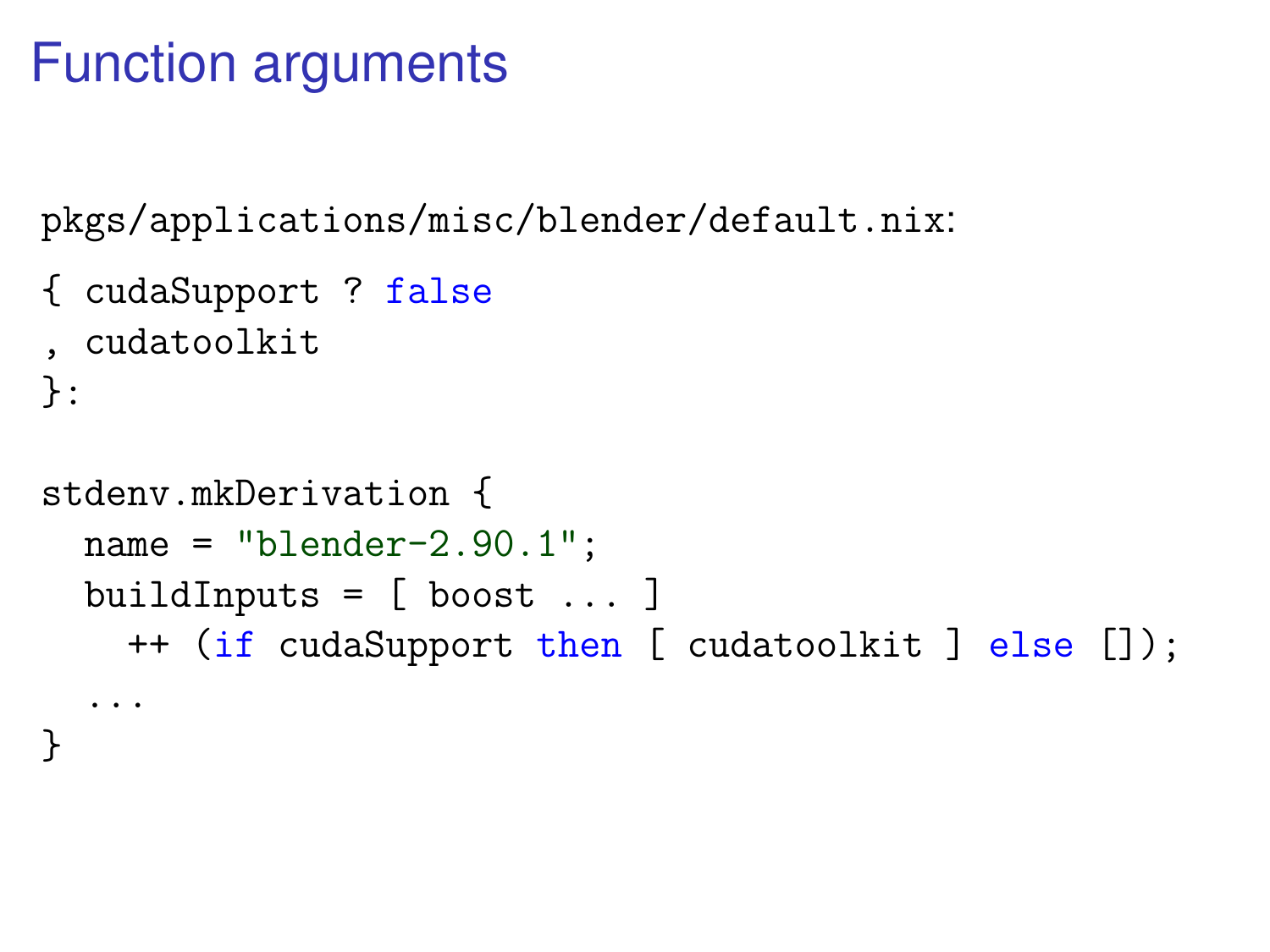### Function arguments (cont'd)

- Not discoverable: only way to find out about cudaSupport is to read the source
- Cannot be overriden from the command line:

```
nix-build -A blender --arg cudaSupport true
doesn't work
```
- No type checking
- Mixes user-configuration options (cudaSupport) with dependencies (cudatoolkit)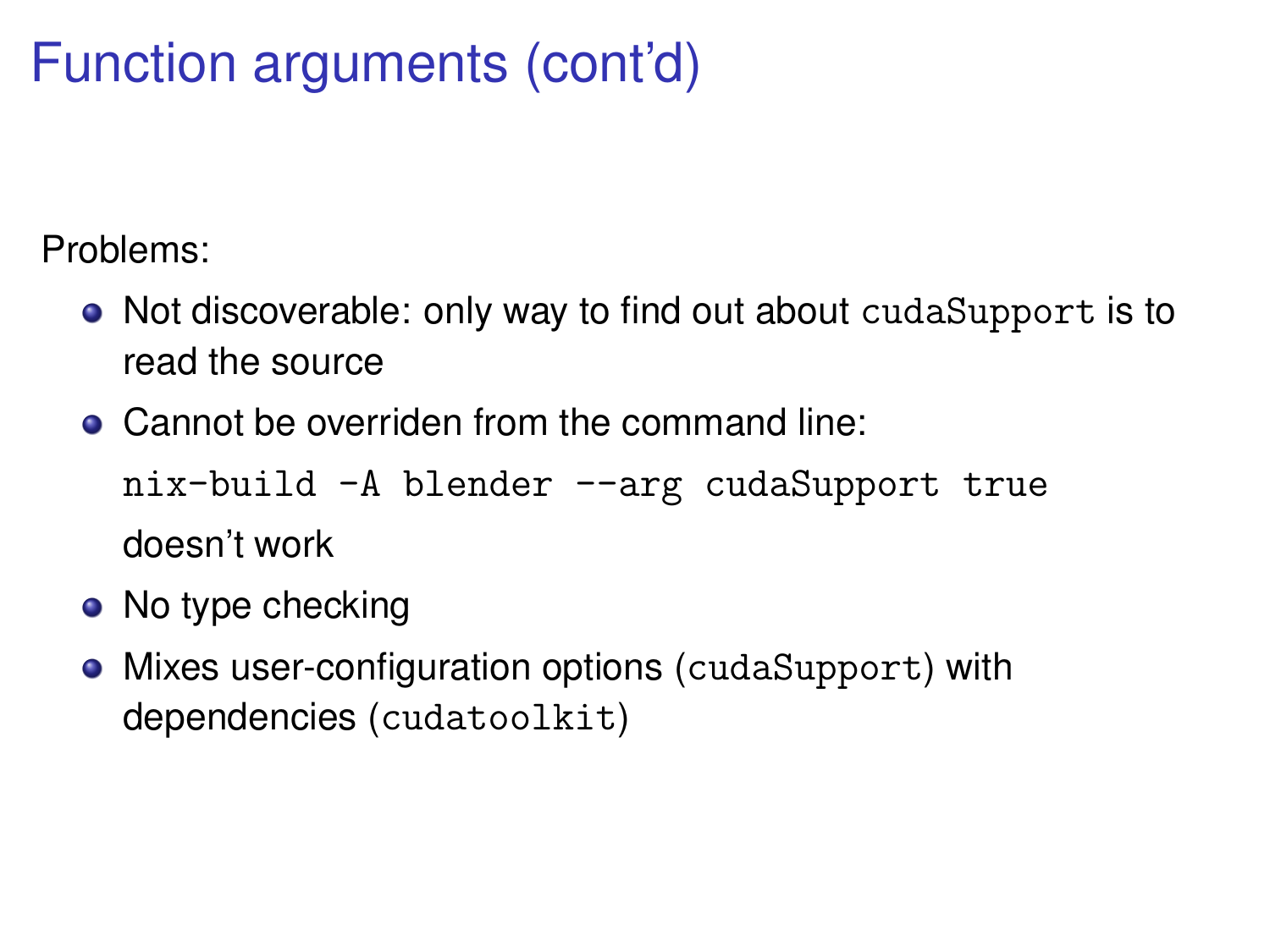#### .override / .overrideDerivation

```
my-blender = blender.override {
  cudaSupport = true;
};
```
- Inefficient: Calls the function *twice*
- **•** Leaks memory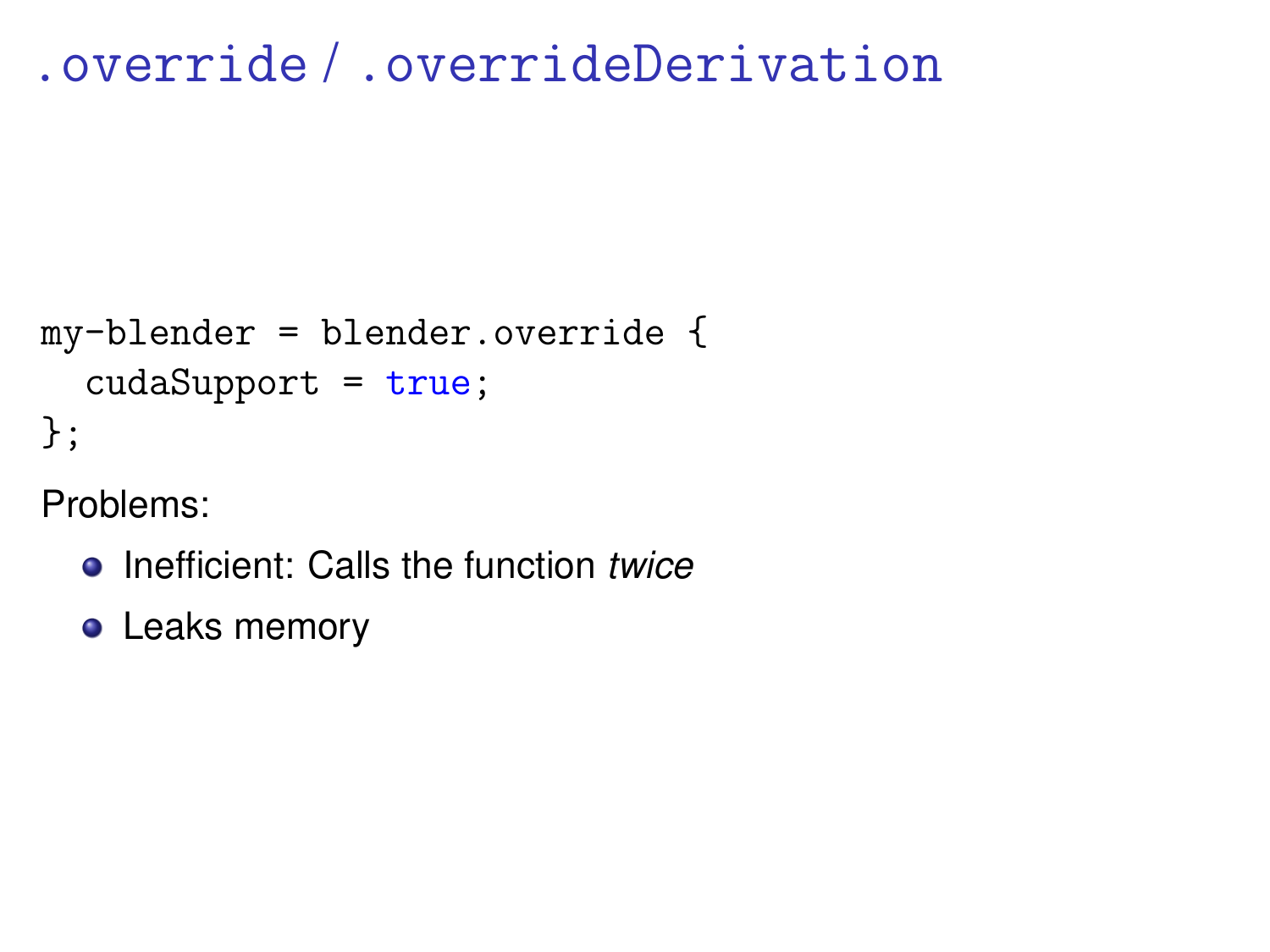## config

```
~/.config/nixpkgs/config.nix:
```

```
{cudaSupport = true; }
```
pkgs/applications/misc/blender/default.nix:

```
{ config,
```
- , cudaSupport ? config.cudaSupport or false , cudatoolkit
- }: ...

- Not discoverable
- No type checking
- Not obvious to use from the CLI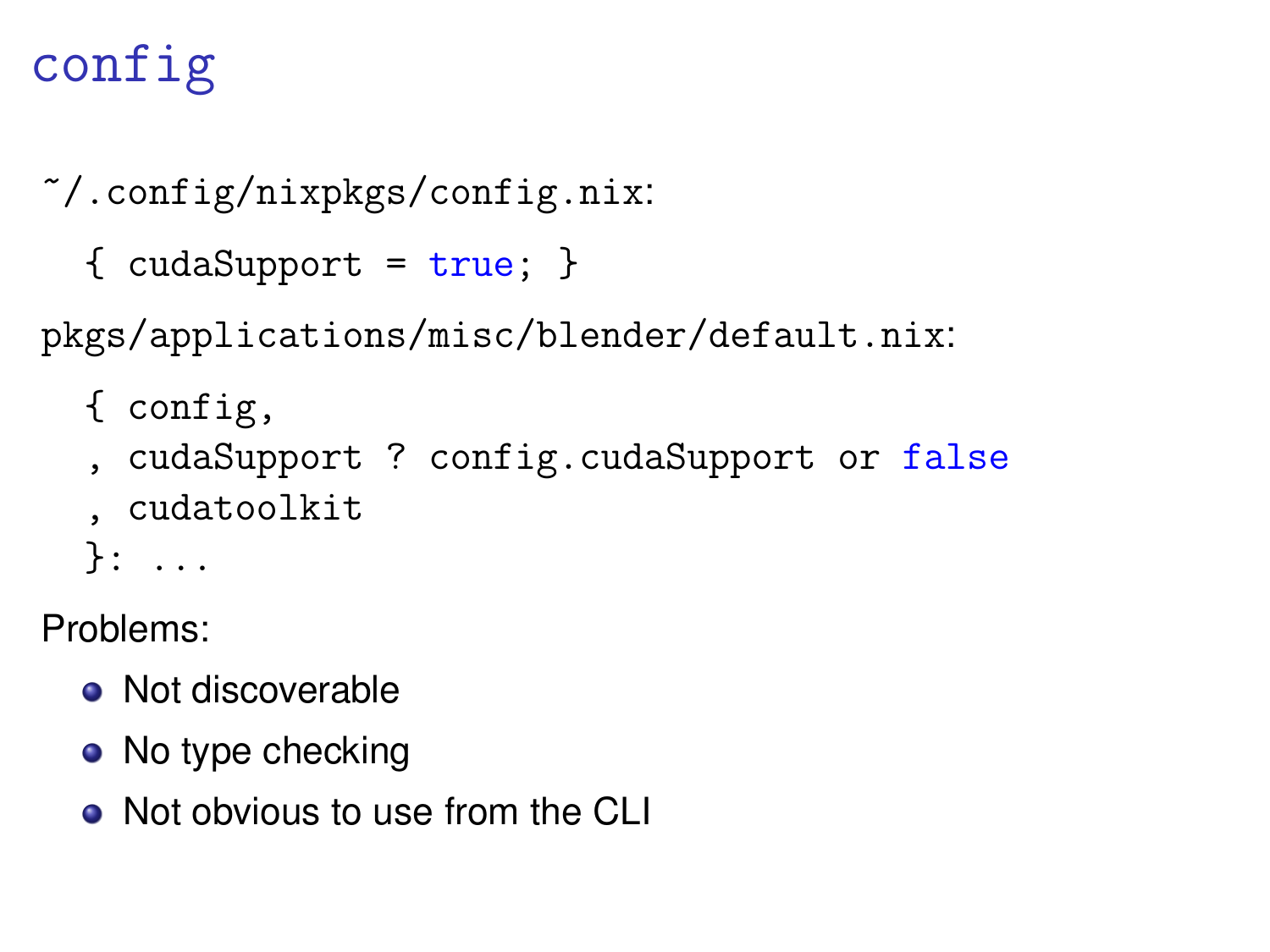#### **Overlays**

```
nixpkgs.overlays = [ (self: super: {
  hostapd = super.hostapd.overrideDerivation (prev: {
    patches = prev.patches or []
      ++ [ ./no-scan.patch ];
  });
}) ];
```
• Not obvious how nested overrides work (e.g. in pythonPackages or perlPackages)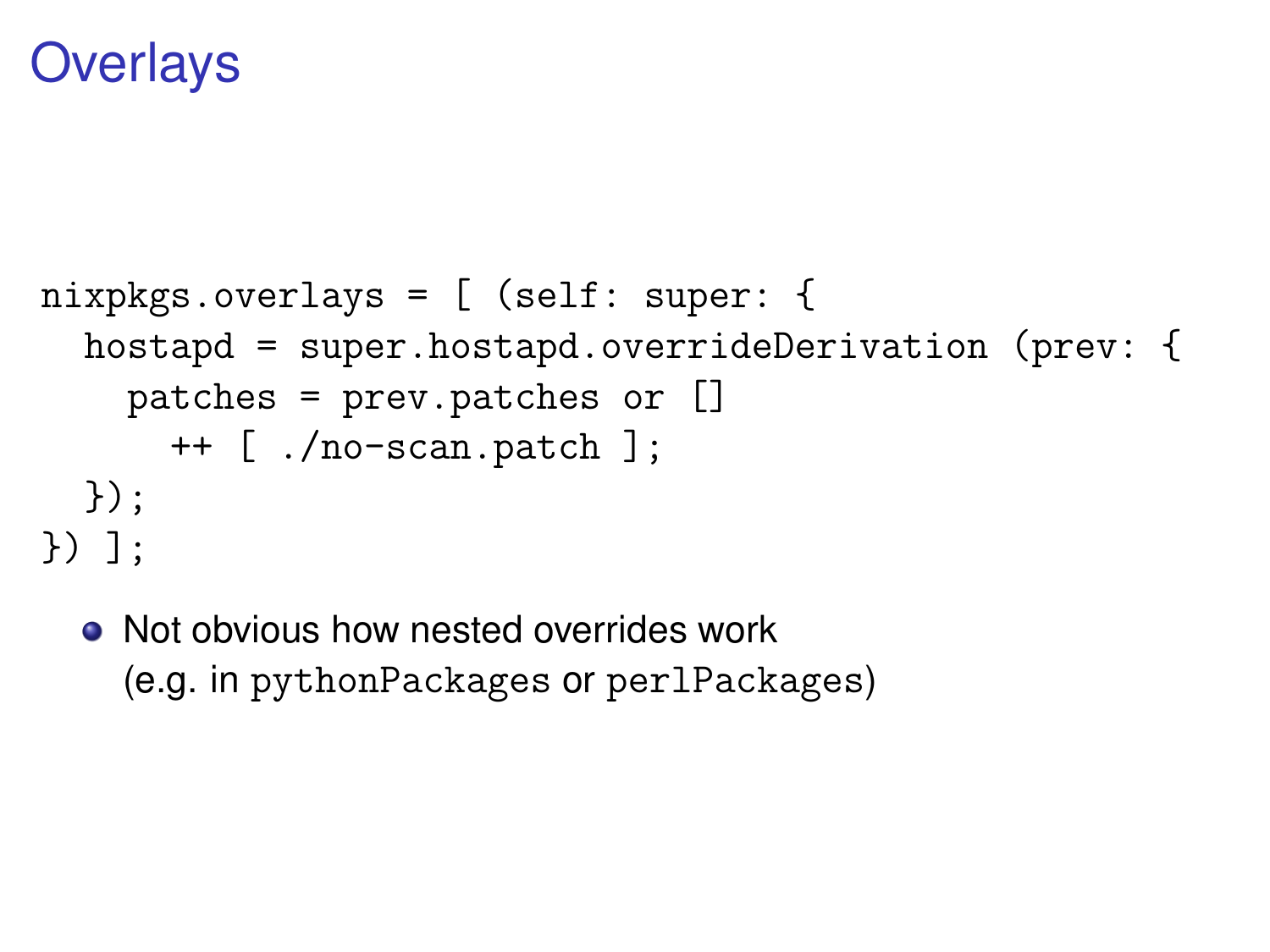### NixOS modules

- **•** Discoverable
- **o** Options have documentation
- Type checking
- Not well integrated into Nix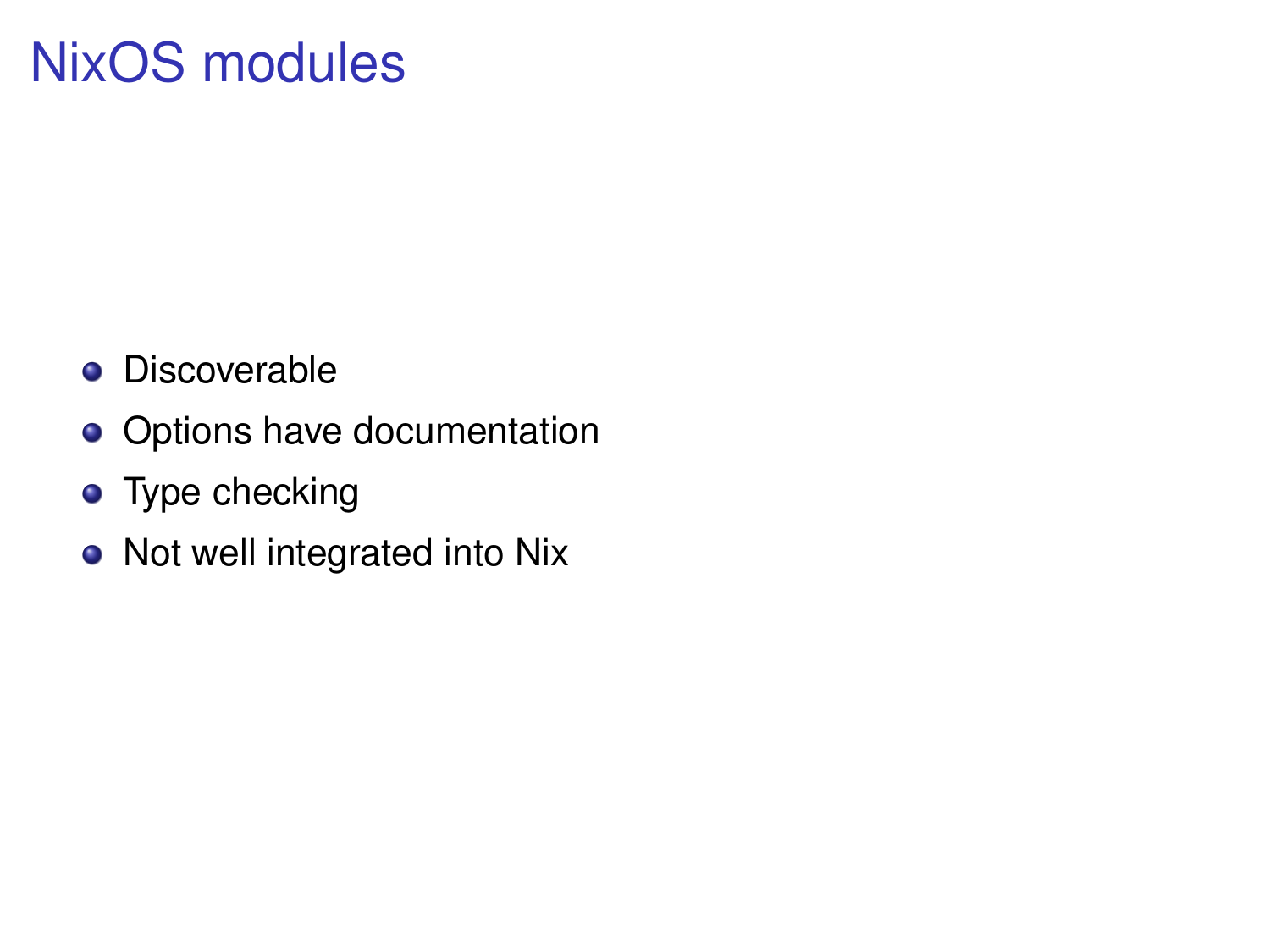#### Solution: Nix modules

Let's turn (something like) NixOS modules into a language feature and use it everywhere!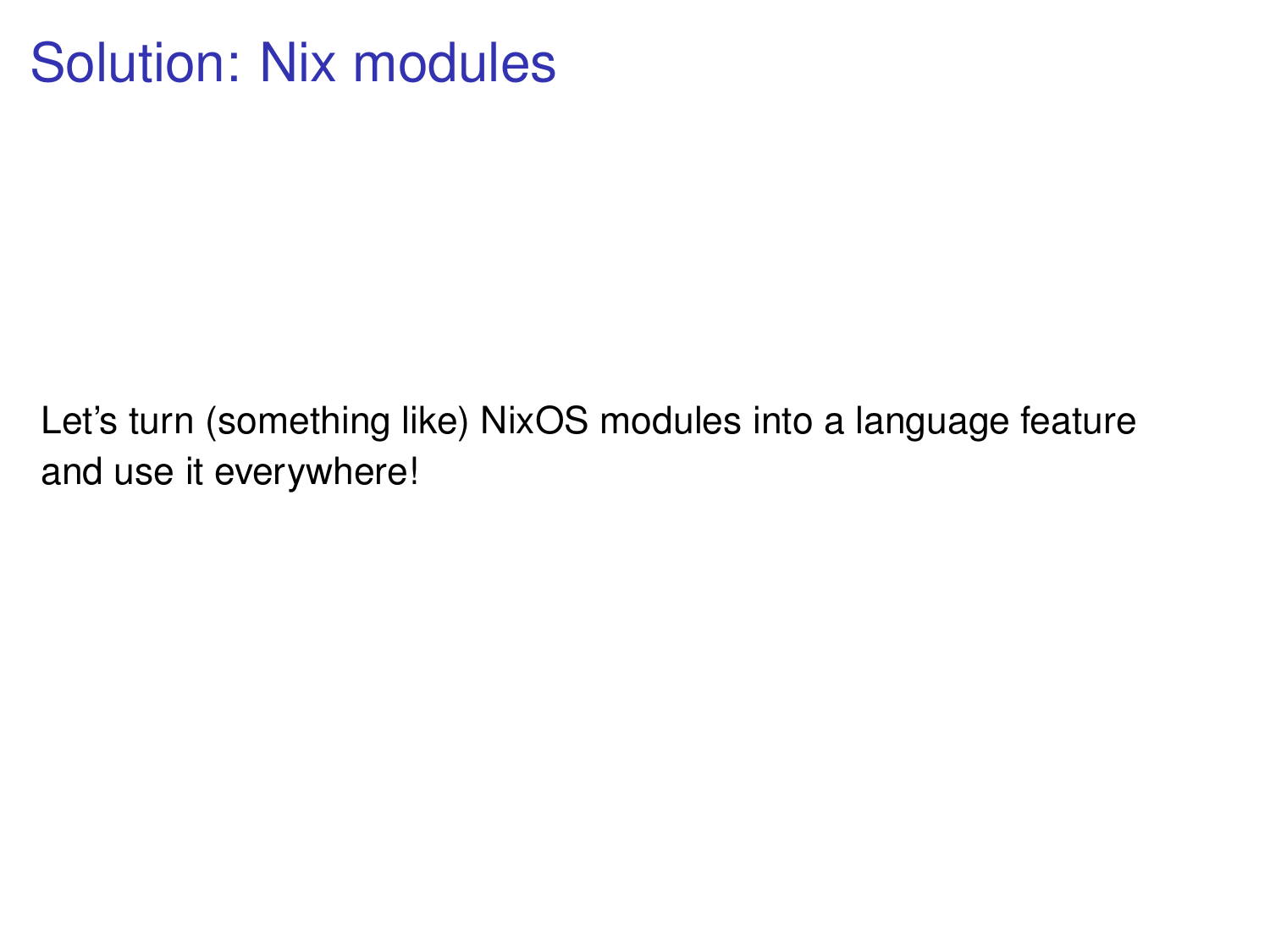#### A Hello World module

```
modules.hello = module {
  doc = "A program that prints a friendly greeting.";
  extends = [ nixpkgs.modules.package nixpkgs.modules.stdenv ];
  options = {
    who = fdefault = "World";
     doc = "Who to greet.";
    };
  };
  config = { config }: {
    pname = "hello";
    version = "1.12":
    buildCommand =
      ''
        mkdir -p $out/bin
        cat > $out/bin/hello <<EOF
        #! /bin/sh
        echo Hello ${config.who}
        EOF
        chmod +x $out/bin/hello
      ' ;
  };
};
```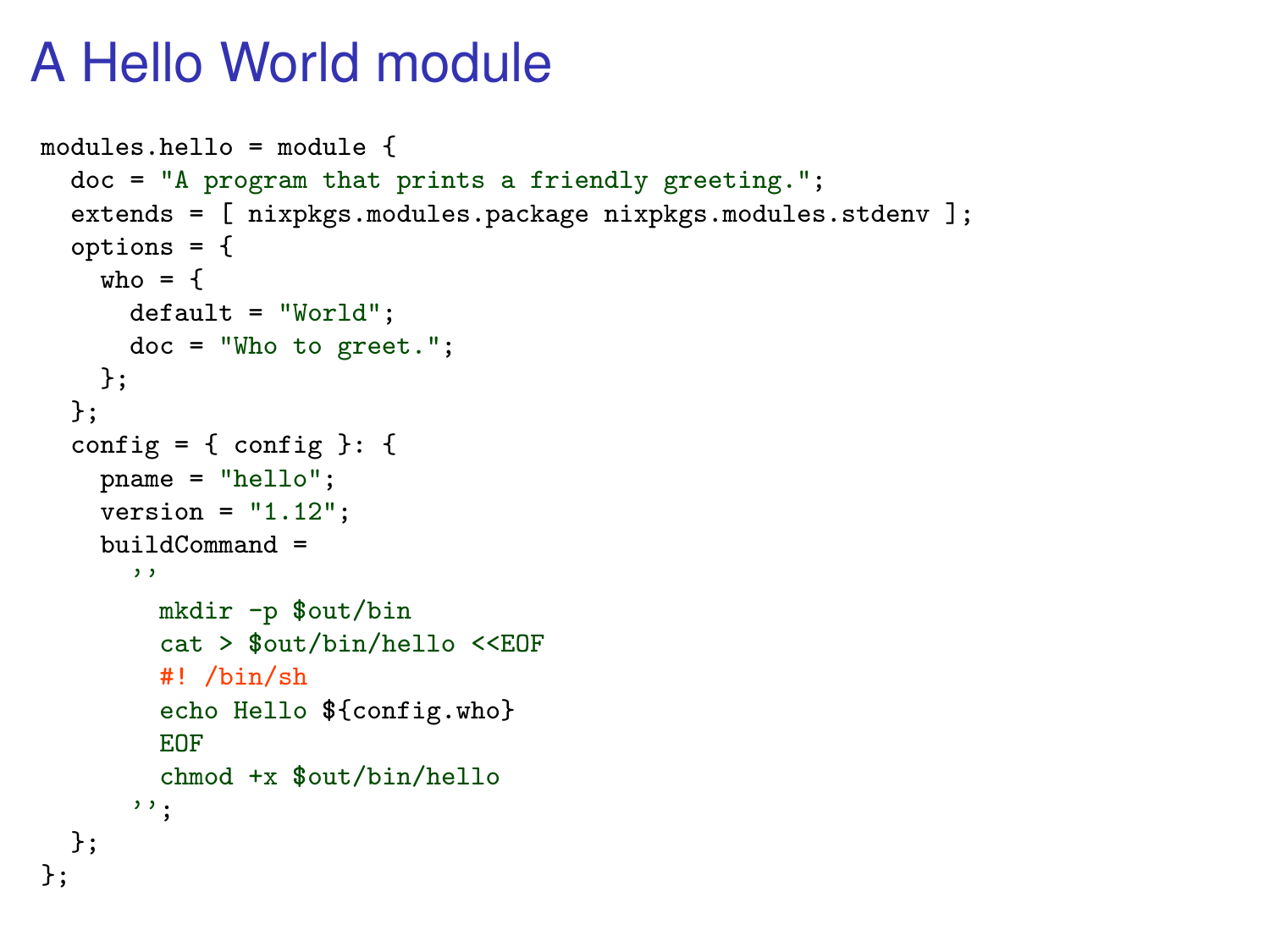#### Using a module

\$ nix run .#hello Hello World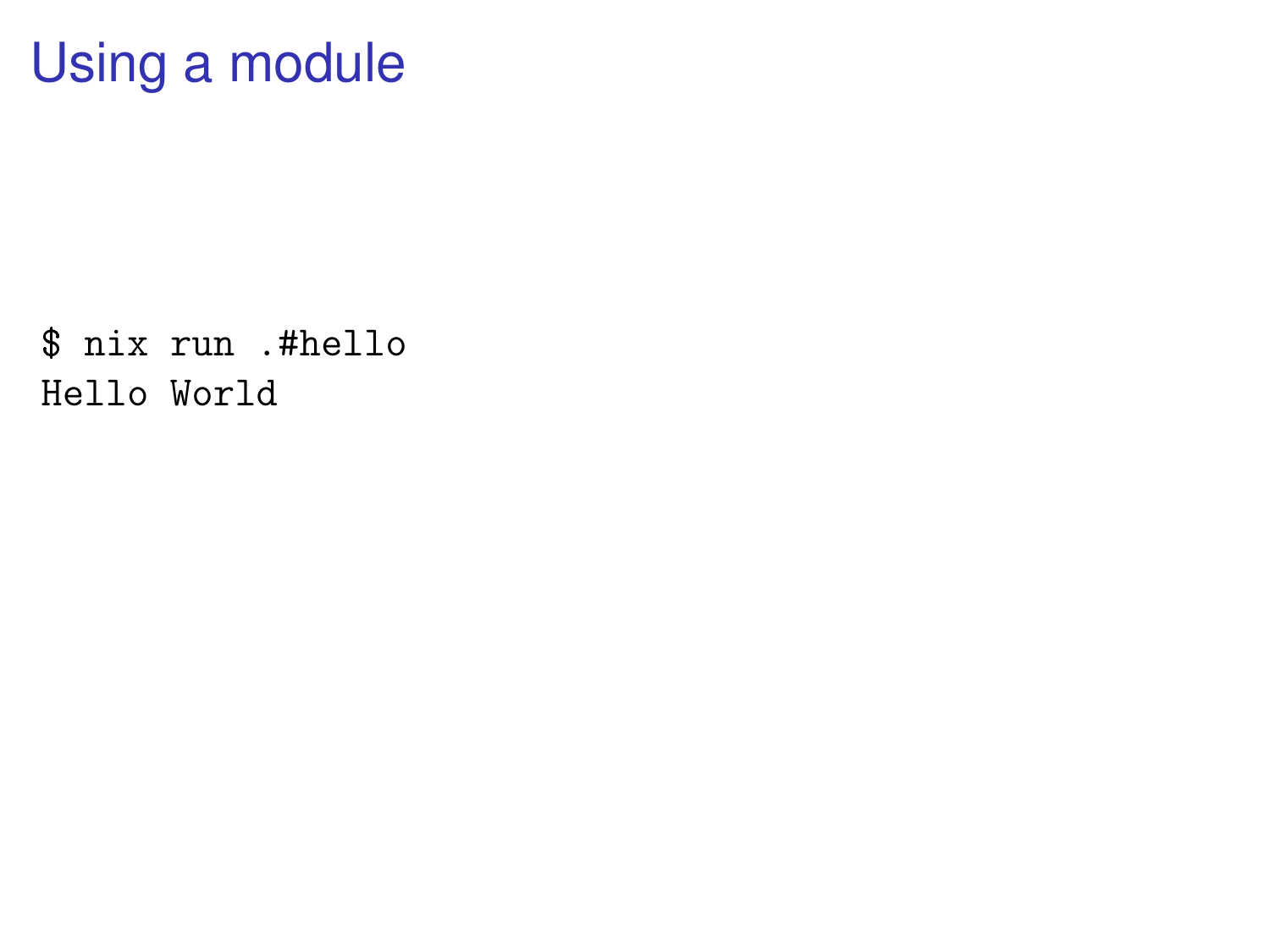#### Using a module

\$ nix run .#hello Hello World

which is equivalent to

\$ nix run .#modules.hello.final.derivation Hello World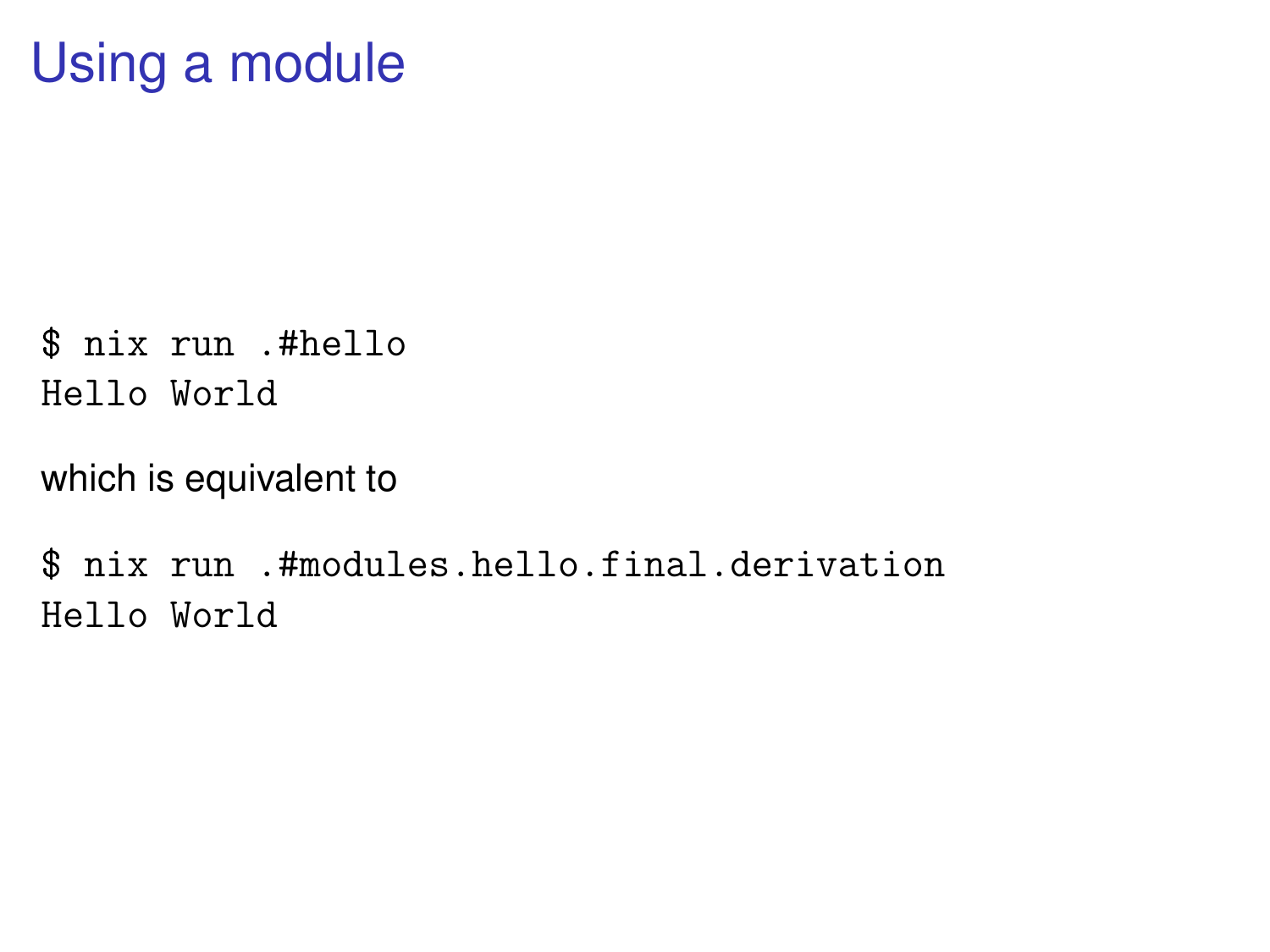#### **Discoverability**

...

```
$ nix flake show
git+file:///path/to/flake?dir=hello
|---modules
    |---hello
$ nix list-options .#hello
who
```
Description: Who to greet. Value: "World"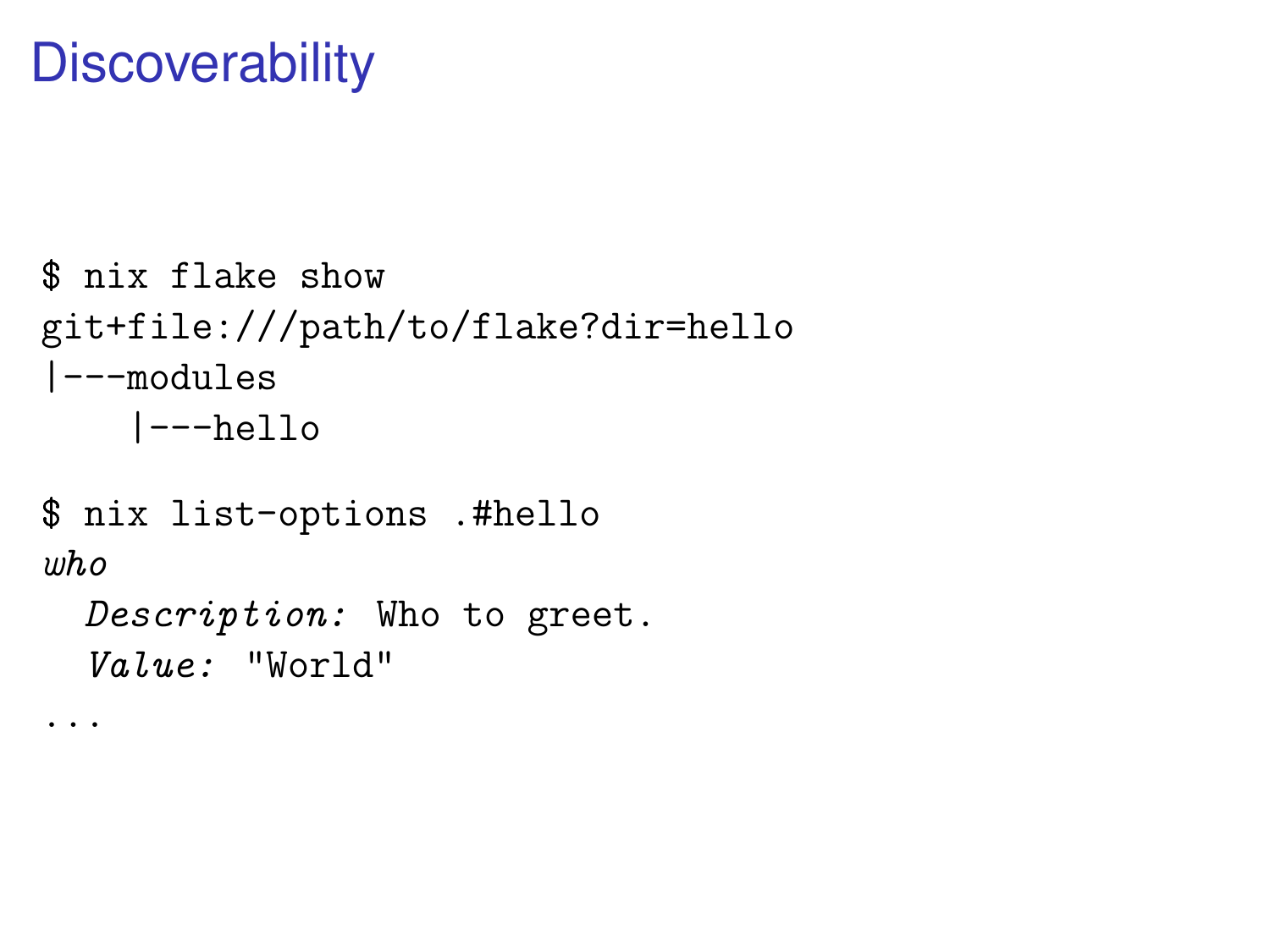Overriding module options from the CLI

\$ nix run .#hello --argstr who NixCon Hello NixCon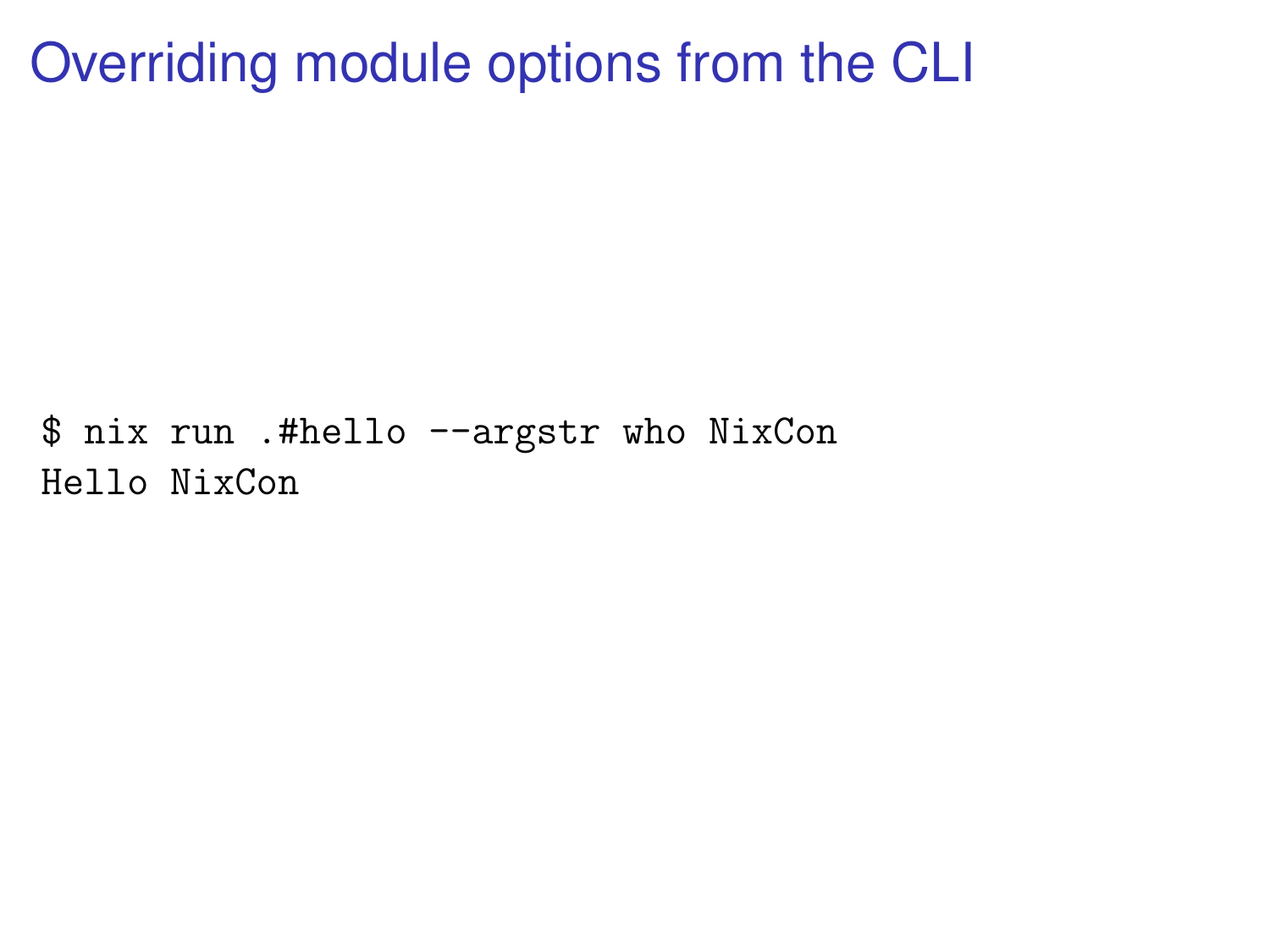#### Overriding a module from another flake

```
{
  inputs.hello.url = github:tweag/nix-ux?dir=hello;
  outputs = \{ self, hello \}: \{modules.my-hello = module {
      extends = [ hello.modules.hello ];
      config = { config }: {
        who = "NixCon";};
    };
 };
}
```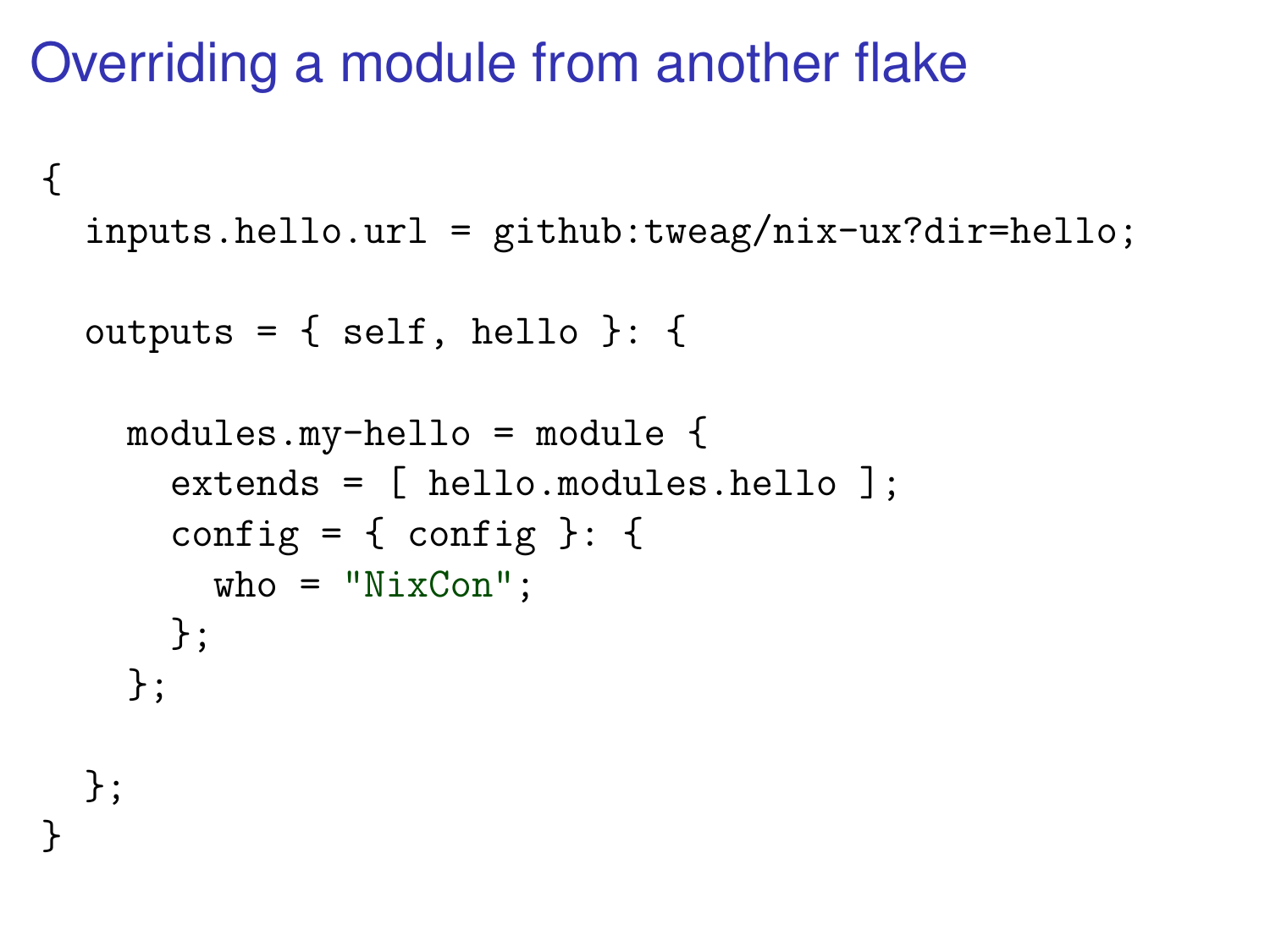#### Documentation!

#### \$ nix doc /path/to/flake \$ xdg-open ./flake-doc/index.html

#### derivation

#### **Synopsis**

A Nix derivation.

#### **Options**

· buildCommand

The contents of the shell script that builds the derivation.

· derivation

The resulting derivation.

· environment

Environment variables passed to the builder.

 $•$  name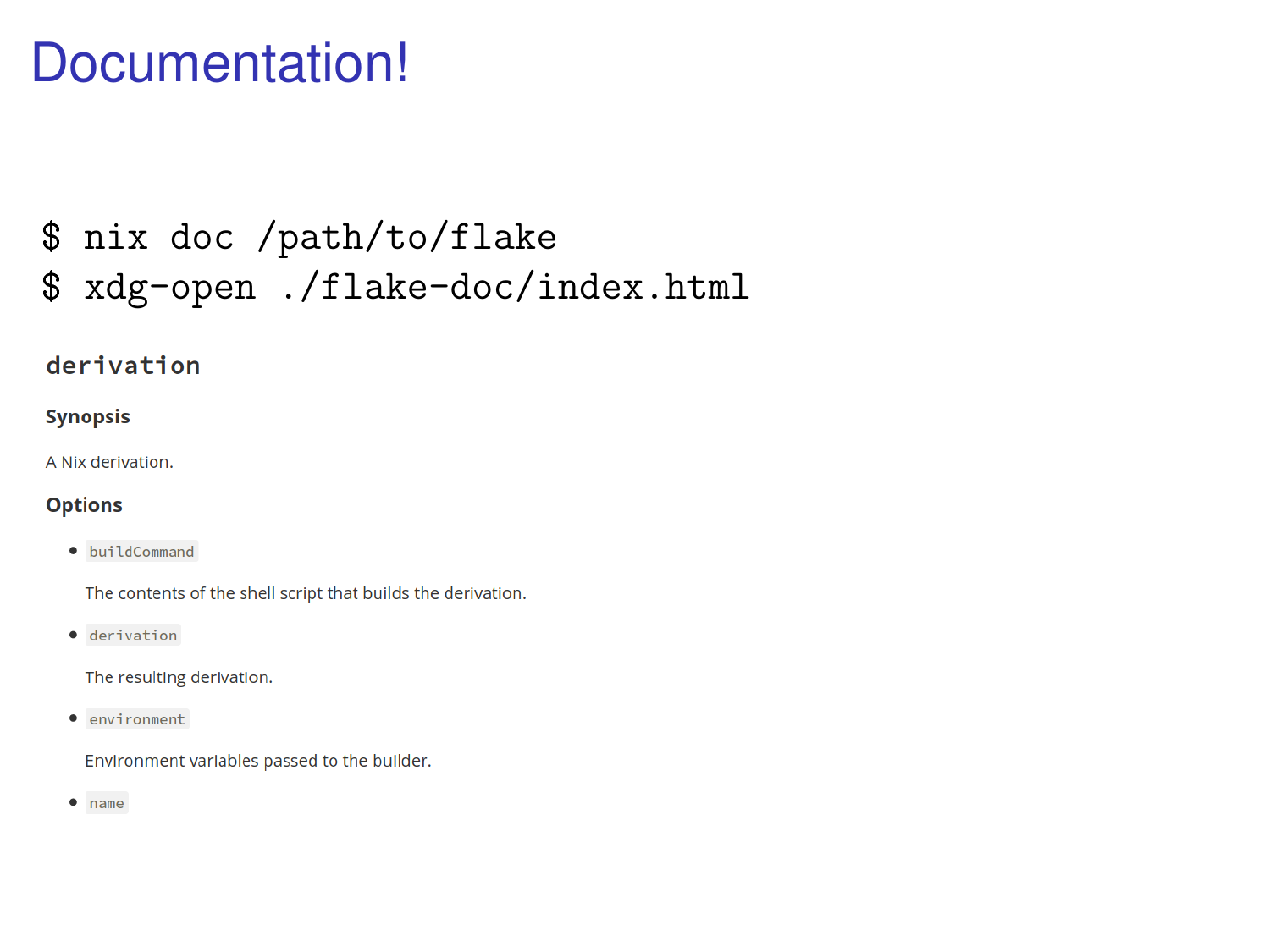#### Making Nix beginner-friendly: TOML flakes

```
nix.toml:
[inputs]
hello.url = "github:tweag/nix-ux?dir=hello"
[my-hello]
extends = [ "hello#hello" ]
who = "NixCon"
```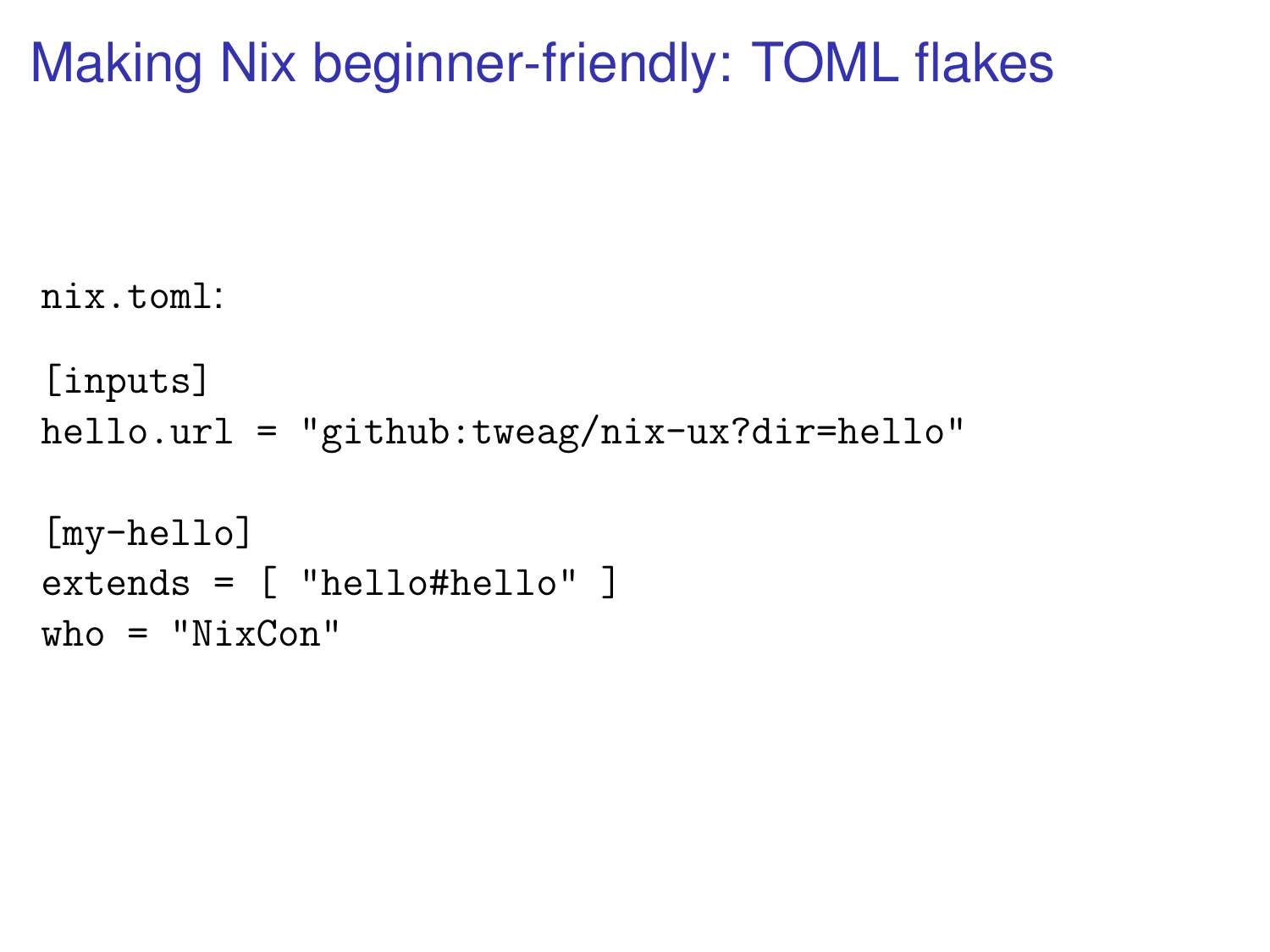#### Changing flakes from the CLI

\$ nix set-option .#my-hello who 'NixCon 2020'

\$ nix run .#my-hello warning: Git tree '/home/eelco/Dev/nix-ux' is dirty Hello NixCon 2020

\$ git commit -a -m 'Changed some options'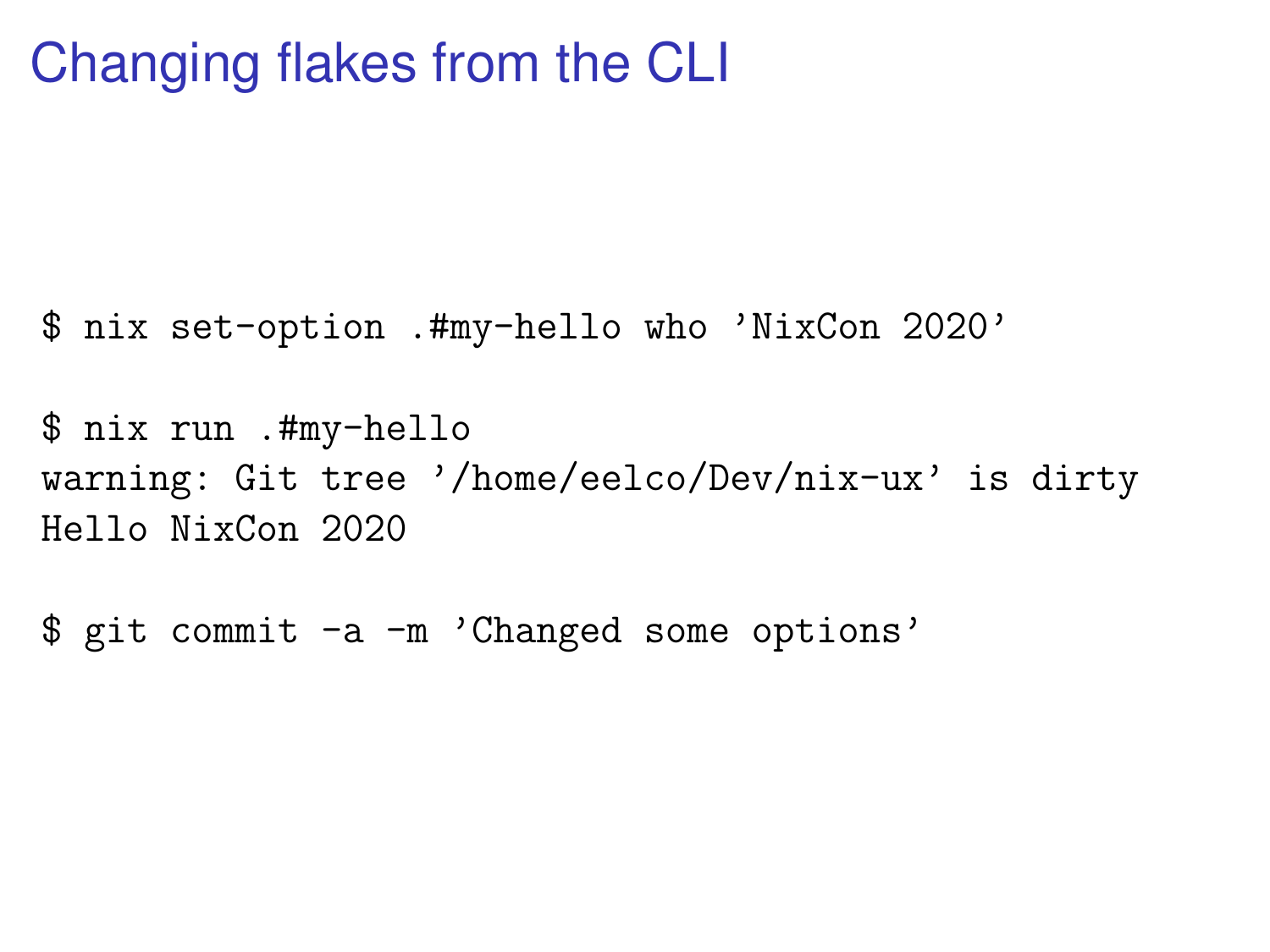#### Conclusion

#### Next steps

- Better syntax/semantics for modules
- More experiments

#### More information

- PoC implementation: <https://github.com/NixOS/nix/tree/configs>
- Some examples: <https://github.com/tweag/nix-ux/>
- More language ideas: [https://gist.github.com/edolstra/](https://gist.github.com/edolstra/29ce9d8ea399b703a7023073b0dbc00d) [29ce9d8ea399b703a7023073b0dbc00d](https://gist.github.com/edolstra/29ce9d8ea399b703a7023073b0dbc00d)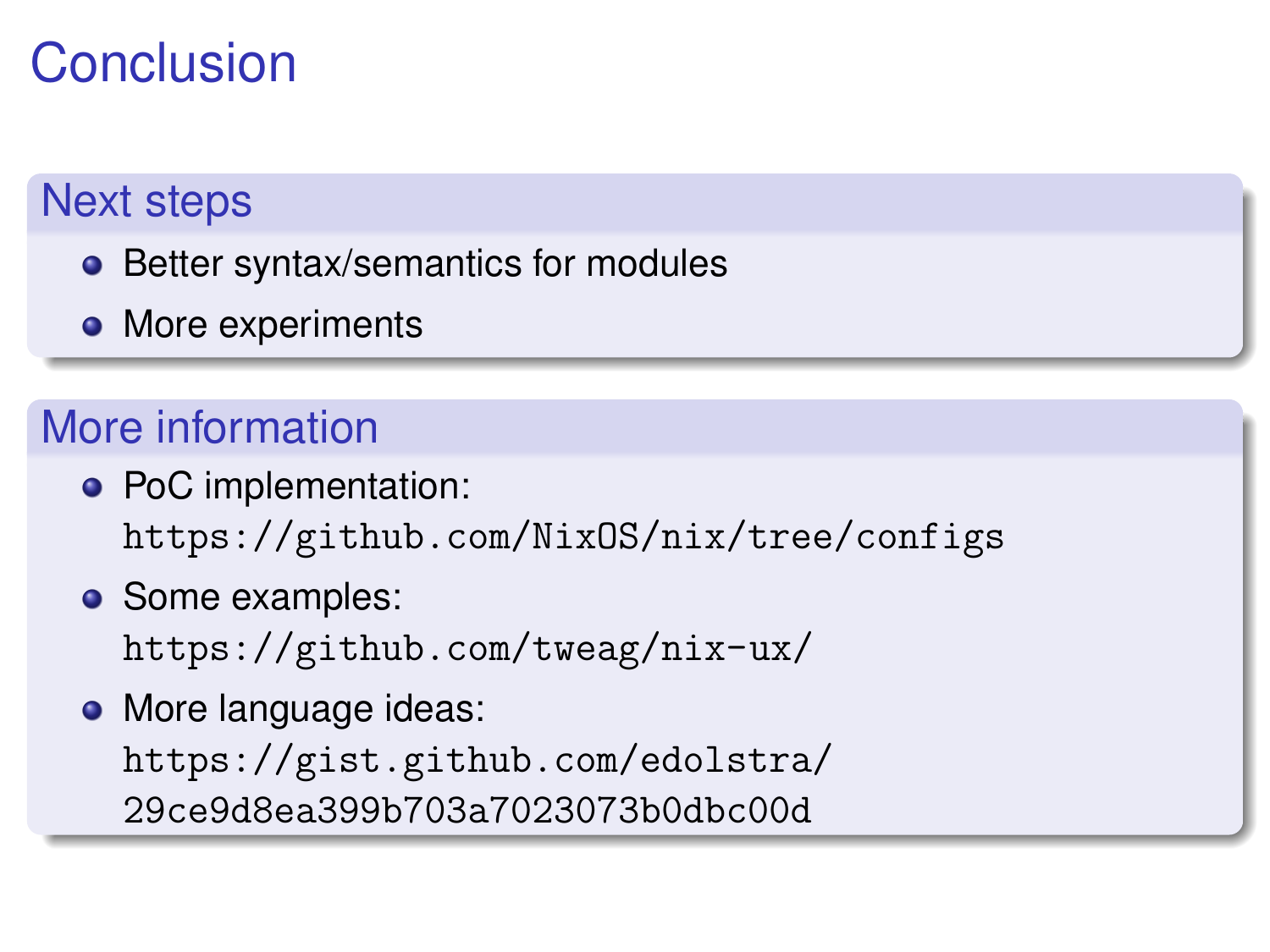- modules.derivation
	- $\blacktriangleright$  Wrapper around builtins.derivation
	- Input options name, system, environment, buildCommand
	- $\triangleright$  Output option derivation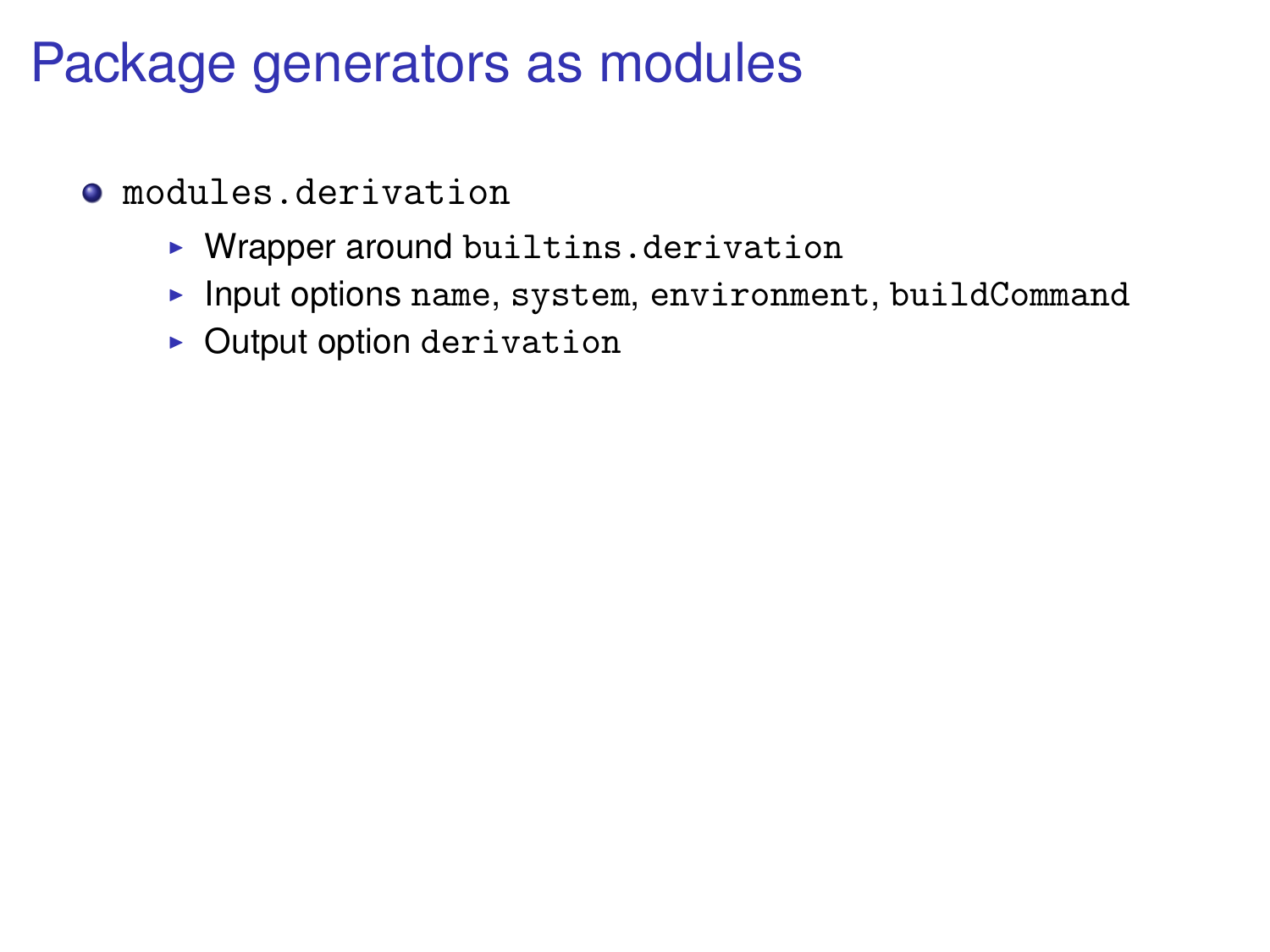- modules.derivation
	- $\blacktriangleright$  Wrapper around builtins.derivation
	- $\blacktriangleright$  Input options name, system, environment, buildCommand
	- $\triangleright$  Output option derivation
- modules.stdenv
	- $\blacktriangleright$  Extends modules derivation
	- $\blacktriangleright$  Input options modules.buildInputs, ...
	- $\triangleright$  Sets modules.buildCommand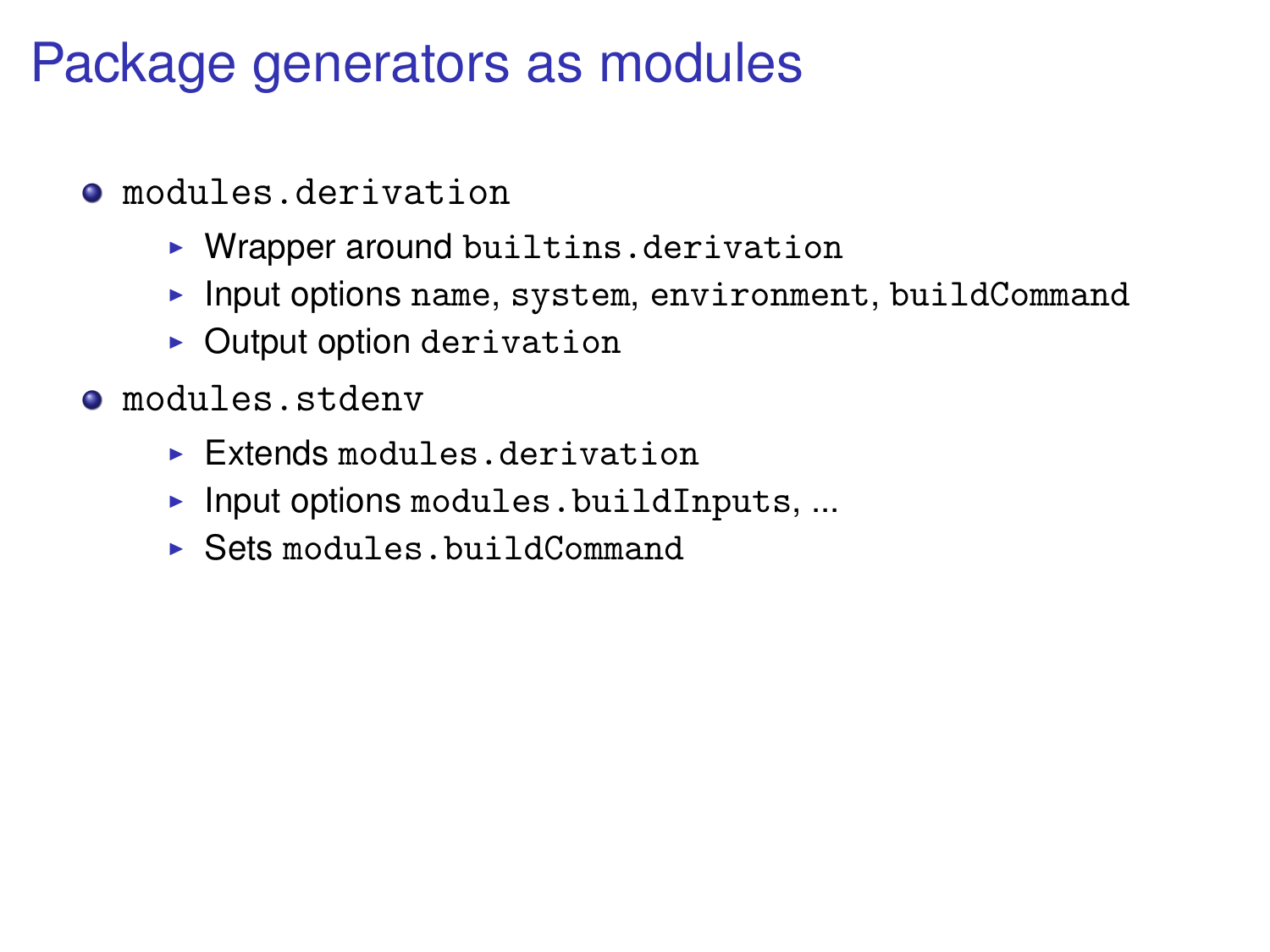- modules.derivation
	- $\triangleright$  Wrapper around builtins.derivation
	- Input options name, system, environment, buildCommand
	- $\triangleright$  Output option derivation
- modules.stdenv
	- $\blacktriangleright$  Extends modules derivation
	- $\blacktriangleright$  Input options modules.buildInputs, ...
	- $\triangleright$  Sets modules.buildCommand
- modules.package
	- $\blacktriangleright$  Extends modules derivation
	- $\blacktriangleright$  Input options modules.pname, modules.version,
	- $\blacktriangleright$  Sets modules.name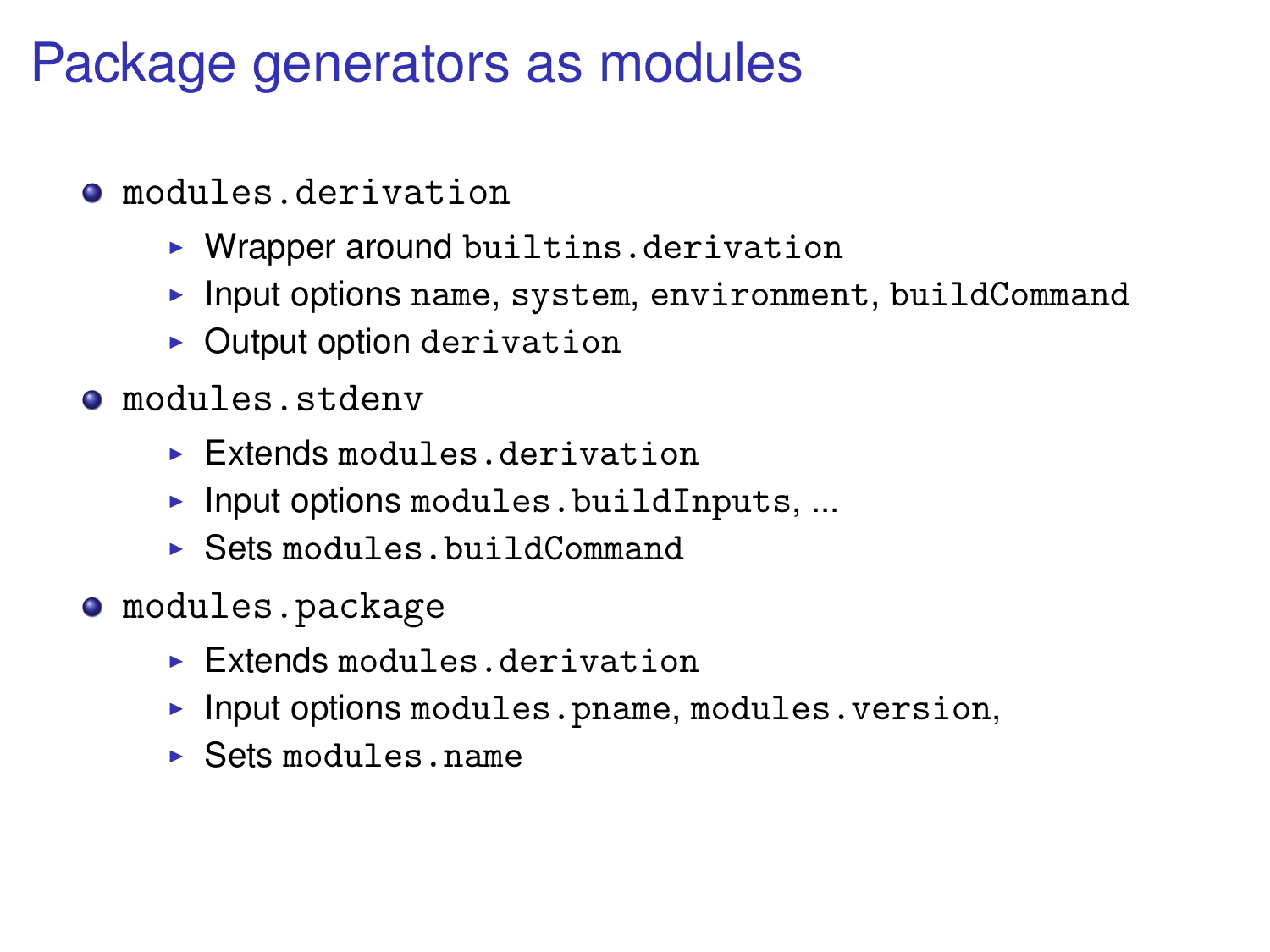- modules.derivation
	- $\triangleright$  Wrapper around builtins.derivation
	- Input options name, system, environment, buildCommand
	- $\triangleright$  Output option derivation
- modules.stdenv
	- $\blacktriangleright$  Extends modules derivation
	- $\blacktriangleright$  Input options modules.buildInputs, ...
	- $\triangleright$  Sets modules.buildCommand
- modules.package
	- $\blacktriangleright$  Extends modules derivation
	- $\blacktriangleright$  Input options modules.pname, modules.version,
	- $\blacktriangleright$  Sets modules.name

modules.pythonPackage, modules.perlPackage, ...